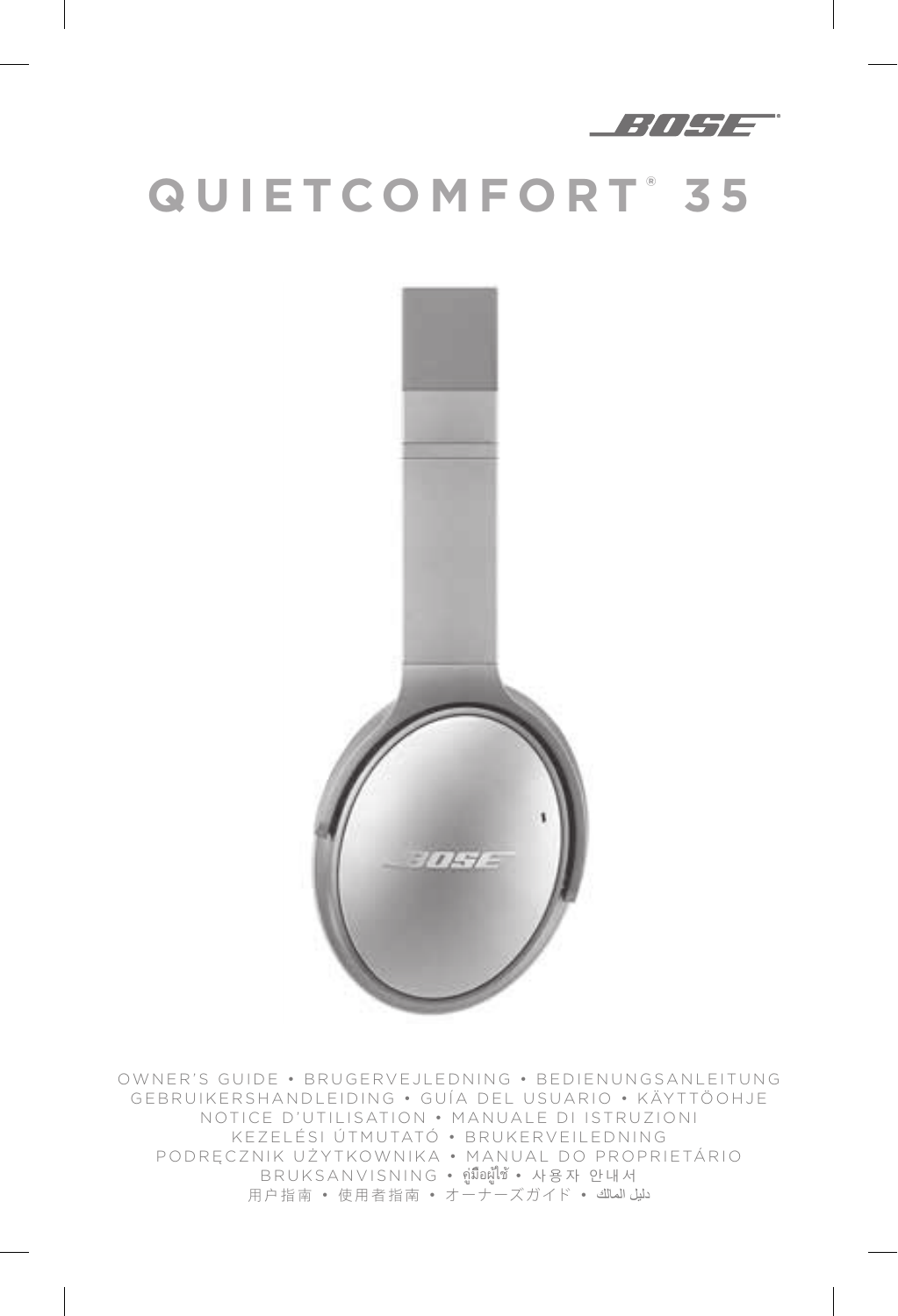#### **Please read and keep all safety and use instructions.**

#### **WARNINGS/CAUTIONS**

- Do NOT use the headphones at a high volume for any extended period.
- To avoid hearing damage, use your headphones at a comfortable, moderate volume level.
- Turn the volume down on your device before placing the headphones in/on your ears, then turn the volume up gradually until you reach a comfortable listening level.
- Do NOT use your headphones while driving for phone calls or any other purpose.
- Do NOT use the headphones with noise canceling on at any time the inability to hear surrounding sounds may present a danger to yourself or others, e.g., while riding a bicycle or walking in or near traffic, a construction site or railroad, etc.
	- Remove the headphones, or use the headphones with noise canceling off and adjust your volume, to ensure you can hear surrounding sounds, including alarms and warning signals.
	- Be aware of how sounds that you rely on as reminders or warnings may vary in character when using the headphones.
- Do NOT use the headphones if they emit any loud unusual noise. If this happens, turn the headphones off and contact Bose customer service.
- Remove headphones immediately if you experience a warming sensation or loss of audio.
- Do NOT use mobile phone adapters to connect headphones to airplane seat jacks, as this could result in injury or property damage due to overheating.
- Do NOT use the headphones as aviation communication headsets except in case of emergency.
	- No incoming audio will be heard with a discharged or improperly installed battery. This could result in the potential of missed communications while piloting an aircraft.
	- Extremely loud ambient noise levels common to many propeller-driven aircraft may impair your ability to receive incoming audio communications, particularly during takeoff and climb out.
	- The headphones are not engineered for noise conditions, altitude, temperature or other environmental conditions common in non-commercial aircraft, resulting in possible interference to critical communications.



Contains small parts which may be a choking hazard. Not suitable for children under age 3.

This product contains magnetic material. Consult your physician on whether this might affect your implantable medical device.

- To reduce the risk of fire or electrical shock, do NOT expose this product to rain, liquids or moisture.
- Do NOT make unauthorized alterations to this product.
- Use this product only with an agency approved power supply which meets local regulatory requirements (e.g., UL, CSA, VDE, CCC).
- Do not expose products containing batteries to excessive heat (e.g. from storage in direct sunlight, fire or the like).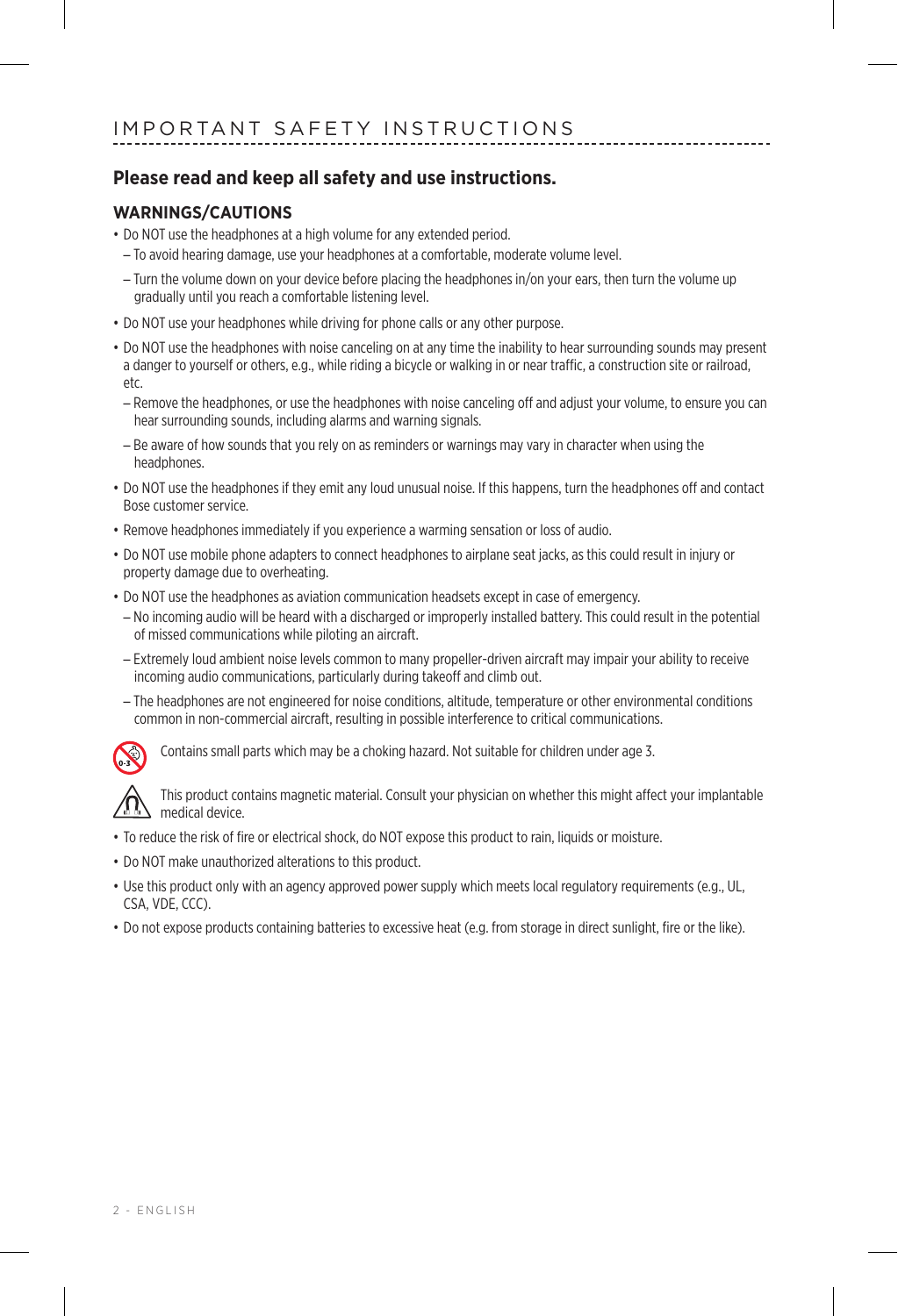**NOTE:** This equipment has been tested and found to comply with the limits for a Class B digital device, pursuant to Part 15 of the FCC Rules. These limits are designed to provide reasonable protection against harmful interference in a residential installation. This equipment generates, uses, and can radiate radio frequency energy and, if not installed and used in accordance with the instructions, may cause harmful interference to radio communications. However, there is no guarantee that interference will not occur in a particular installation. If this equipment does cause harmful interference to radio or television reception, which can be determined by turning the equipment off and on, the user is encouraged to try to correct the interference by one or more of the following measures:

- Reorient or relocate the receiving antenna.
- Increase the separation between the equipment and receiver.
- Connect the equipment into an outlet on a circuit different from that to which the receiver is connected.
- Consult the dealer or an experienced radio/TV technician for help.

Changes or modifications not expressly approved by Bose Corporation could void the user's authority to operate this equipment.

This device complies with part 15 of the FCC Rules and with Industry Canada license-exempt RSS standard(s).Operation is subject to the following two conditions: (1) This device may not cause harmful interference, and (2) this device must accept any interference received, including interference that may cause undesired operation

This device complies with FCC and Industry Canada radiation exposure limits set forth for general population. It must not be co-located or operating in conjunction with any other antenna or transmitter.

Meets IDA Requirements.

#### **CAN ICES-3 (B)/NMB-3(B)**

#### **Management Regulation for Low-power Radio-frequency Devices Article XII**

According to "Management Regulation for Low-power Radio-frequency Devices" without permission granted by the NCC, any company, enterprise, or user is not allowed to change frequency, enhance transmitting power or alter original characteristic as well as performance to an approved low power radio-frequency devices.

#### **Article XIV**

The low power radio-frequency devices shall not influence aircraft security and interfere legal communications; If found, the user shall cease operating immediately until no interference is achieved. The said legal communications means radio communications operated in compliance with the Telecommunications Act.

The low power radio-frequency devices must be susceptible with the interference from legal communications or ISM radio wave radiated devices.



Bose Corporation hereby declares that this product is in compliance with the essential requirements and other relevant provisions of Directive 1999/5/EC and all other EU directive requirements. The complete declaration of conformity can be found at: www.Bose.com/compliance



**Please dispose of used batteries properly, following local regulations**. Do not incinerate.



This symbol means the product must not be discarded as household waste, and should be delivered to an appropriate collection facility for recycling. Proper disposal and recycling helps protect natural resources, human health and the environment. For more information on disposal and recycling of this product, contact your local municipality, disposal service, or the shop where you bought this product.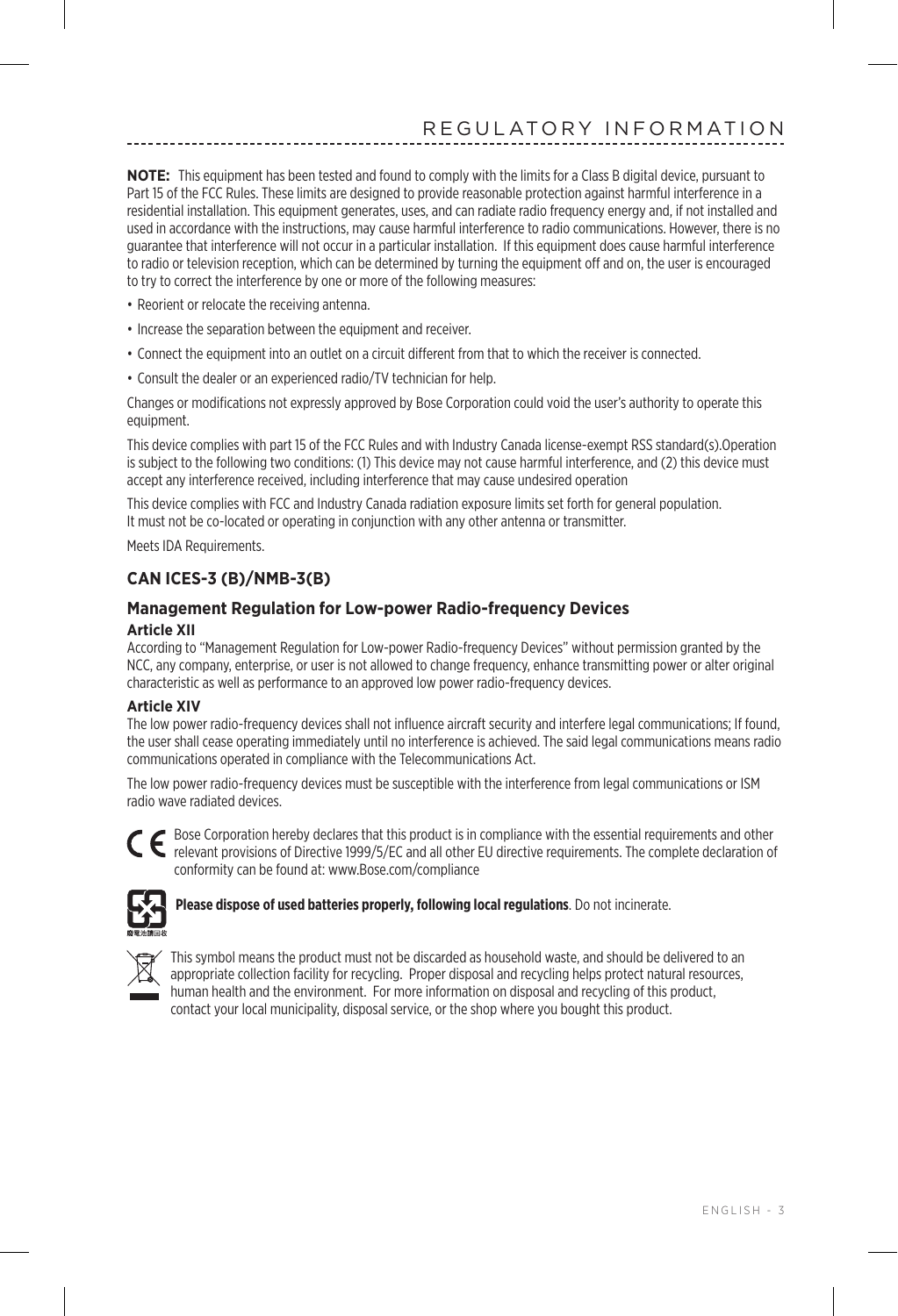Removal of the rechargeable lithium ion battery in this product should be conducted only by a qualified professional. Please contact your local Bose retailer or see http://products.bose.com/static/compliance/index.html for further information.



| Names and Contents of Toxic or Hazardous Substances or Elements                                                                                                                   |                                                   |                        |                 |                               |                                            |                                           |
|-----------------------------------------------------------------------------------------------------------------------------------------------------------------------------------|---------------------------------------------------|------------------------|-----------------|-------------------------------|--------------------------------------------|-------------------------------------------|
|                                                                                                                                                                                   | <b>Toxic or Hazardous Substances and Elements</b> |                        |                 |                               |                                            |                                           |
| Part Name                                                                                                                                                                         | Lead<br>(Pb)                                      | <b>Mercury</b><br>(Hg) | Cadmium<br>(Cd) | <b>Hexavalent</b><br>(CR(VI)) | Polybrominated<br><b>Biphenvl</b><br>(PBB) | Polybrominated<br>diphenylether<br>(PBDE) |
| <b>PCBs</b>                                                                                                                                                                       | X                                                 | $\Omega$               | $\Omega$        | 0                             | 0                                          | Ω                                         |
| Metal Parts                                                                                                                                                                       | χ                                                 | $\Omega$               | $\Omega$        | 0                             | 0                                          | 0                                         |
| <b>Plastic Parts</b>                                                                                                                                                              | $\Omega$                                          | $\Omega$               | $\Omega$        | O                             | 0                                          | O                                         |
| Speakers                                                                                                                                                                          | χ                                                 | O                      | ∩               | O                             | 0                                          | Ω                                         |
| Cables                                                                                                                                                                            | χ                                                 | 0                      | O               | O                             | 0                                          | 0                                         |
| This table is prepared in accordance with the provisions of SJ/T 11364.                                                                                                           |                                                   |                        |                 |                               |                                            |                                           |
| O: Indicates that this toxic or hazardous substance contained in all of the homogeneous materials for this part<br>is below the limit requirement of GB/T 26572.                  |                                                   |                        |                 |                               |                                            |                                           |
| X: Indicates that this toxic or hazardous substance contained in at least one of the homogeneous materials<br>used for this part is above the limit requirement of<br>GB/T 26572. |                                                   |                        |                 |                               |                                            |                                           |

**Date of Manufacture**: The eighth digit in the serial number indicates the year of manufacture; "5" is 2005 or 2015.

**China Importer**: Bose Electronics (Shanghai) Company Limited, Part C, Plan 9, No. 353 North Riying Road, China (Shanghai) Pilot Free Trade Zone

**EU Importer**: Bose GP, Castleblayney Road, Carrickmacross, County Monaghan, Ireland

**Taiwan Importer**: Bose Taiwan Branch, 9F-A1, No.10, Section 3, Minsheng East Road, Taipei City 104, Taiwan

"Made for iPod," "Made for iPhone," and "Made for iPad" mean that an electronic accessory has been designed to connect specifically to iPod, iPhone, or iPad, respectively, and has been certified by the developer to meet Apple performance standards. Apple is not responsible for the operation of this device or its compliance with safety and regulatory standards. Please note that the use of this accessory with iPod, iPhone or iPad may affect wireless performance.

iPad, iPhone, and iPod are trademarks of Apple Inc., registered in the U.S. and other countries. The trademark "iPhone" is used with a license from Aiphone K.K.

Apple and the Apple logo are trademarks of Apple Inc., registered in the U.S. and other countries. App Store is a service mark of Apple Inc.

Android, Google Play, and the Google Play logo are trademarks of Google Inc.

The *Bluetooth*® word mark and logos are registered trademarks owned by Bluetooth SIG, Inc. and any use of such marks by Bose Corporation is under license.

The N-Mark is a trademark or registered trademark of NFC Forum, Inc. in the United States and in other countries.

©2016 Bose Corporation. No part of this work may be reproduced, modified, distributed or otherwise used without prior written permission.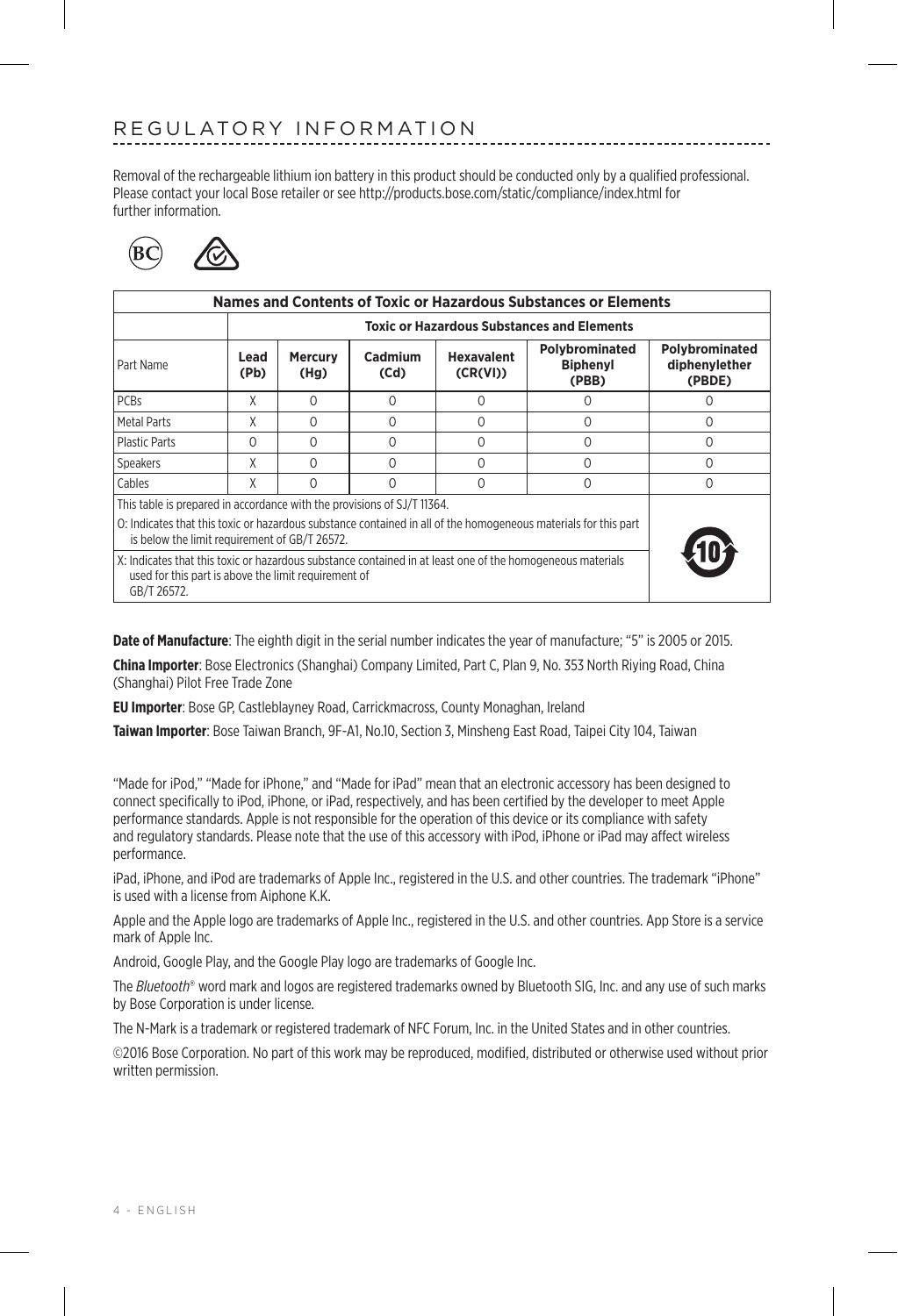#### **Getting Started**

#### The Bose® Connect App

| $\overline{\phantom{a}}$ |  |
|--------------------------|--|
|--------------------------|--|

#### **Charging the Battery**

#### **Headphone Status Indicators**

| Battery indicator ( $\blacksquare$ ). |  |
|---------------------------------------|--|

#### **Voice Prompts**

#### **Bluetooth®**

#### **Managing Multiple Connections**

| Switching between two connected Bluetooth® devices 18                                 |  |
|---------------------------------------------------------------------------------------|--|
|                                                                                       |  |
| Connecting a <i>Bluetooth</i> <sup>®</sup> device from the headphone pairing list  18 |  |
|                                                                                       |  |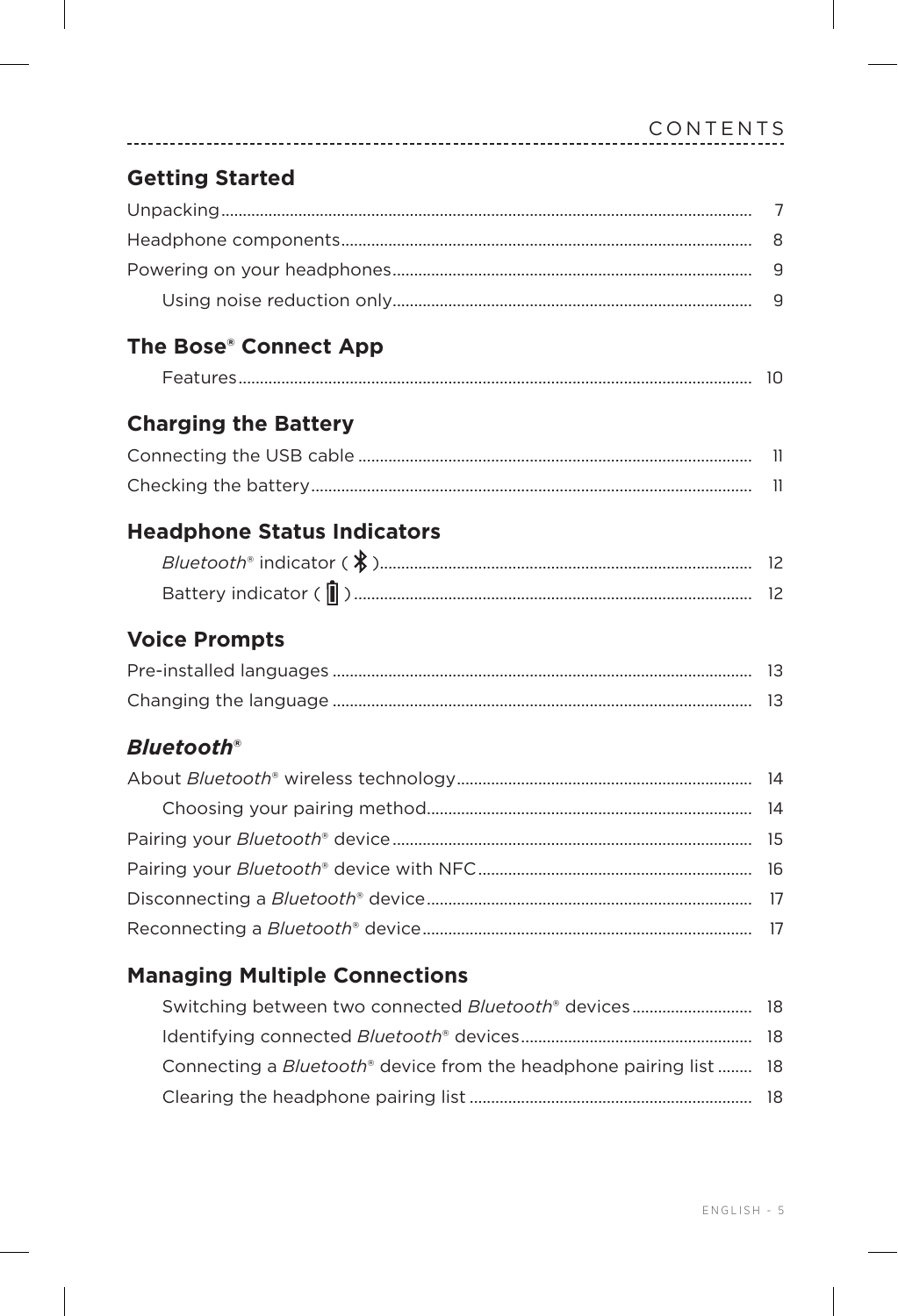| <b>Headphone Controls</b>                       |  |
|-------------------------------------------------|--|
|                                                 |  |
|                                                 |  |
|                                                 |  |
| <b>Connecting a Device to the AUX Connector</b> |  |
|                                                 |  |
| <b>Care and Maintenance</b>                     |  |
|                                                 |  |
|                                                 |  |
|                                                 |  |
|                                                 |  |
|                                                 |  |
|                                                 |  |
|                                                 |  |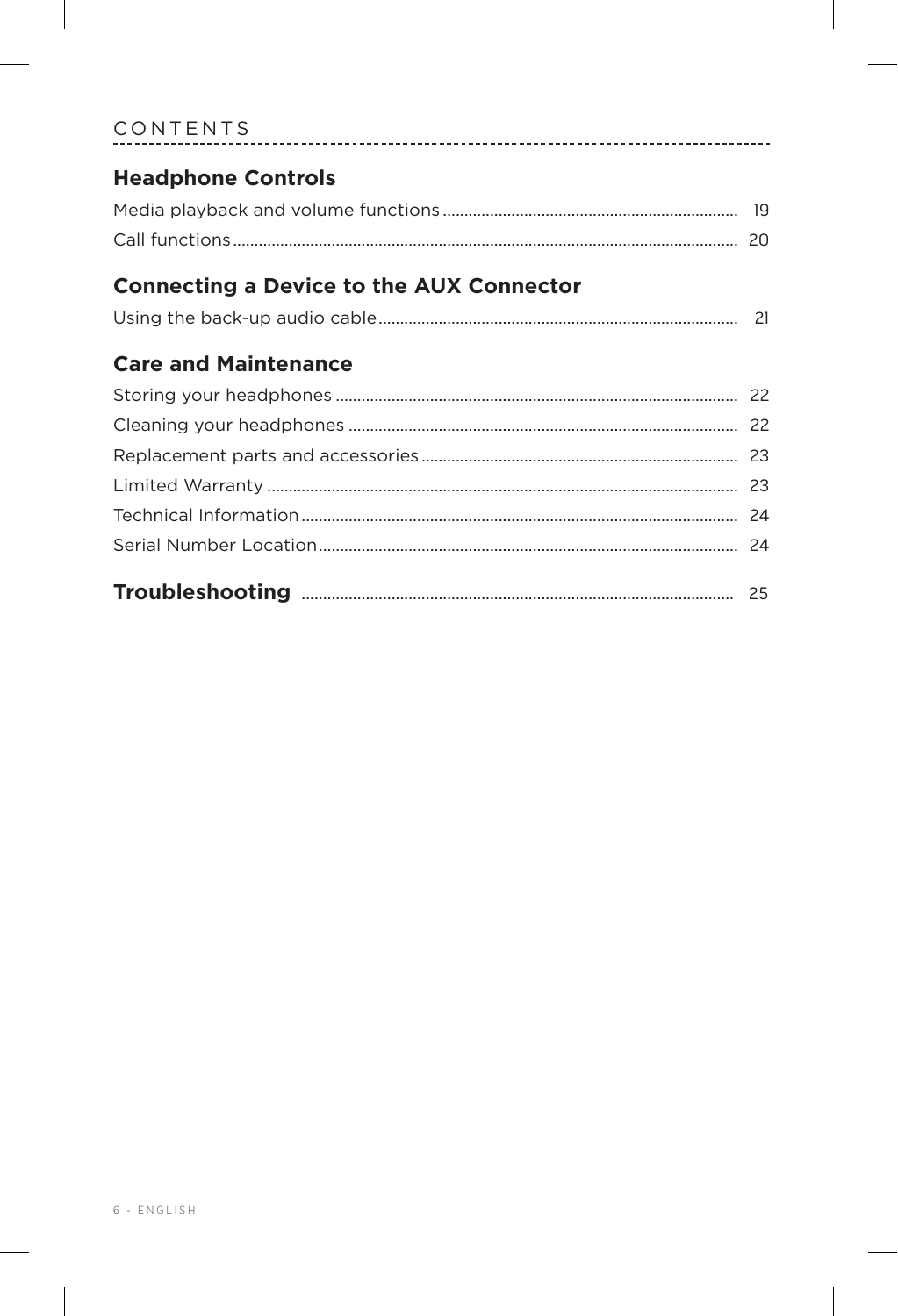### <span id="page-6-0"></span>**Unpacking**

Carefully unpack the carton and confirm that the following parts are included:



If any part of the headphones appears to be damaged, do not attempt to use it. Contact your authorized Bose dealer immediately or call Bose customer service. For contact information, refer to the quick start guide in the carton.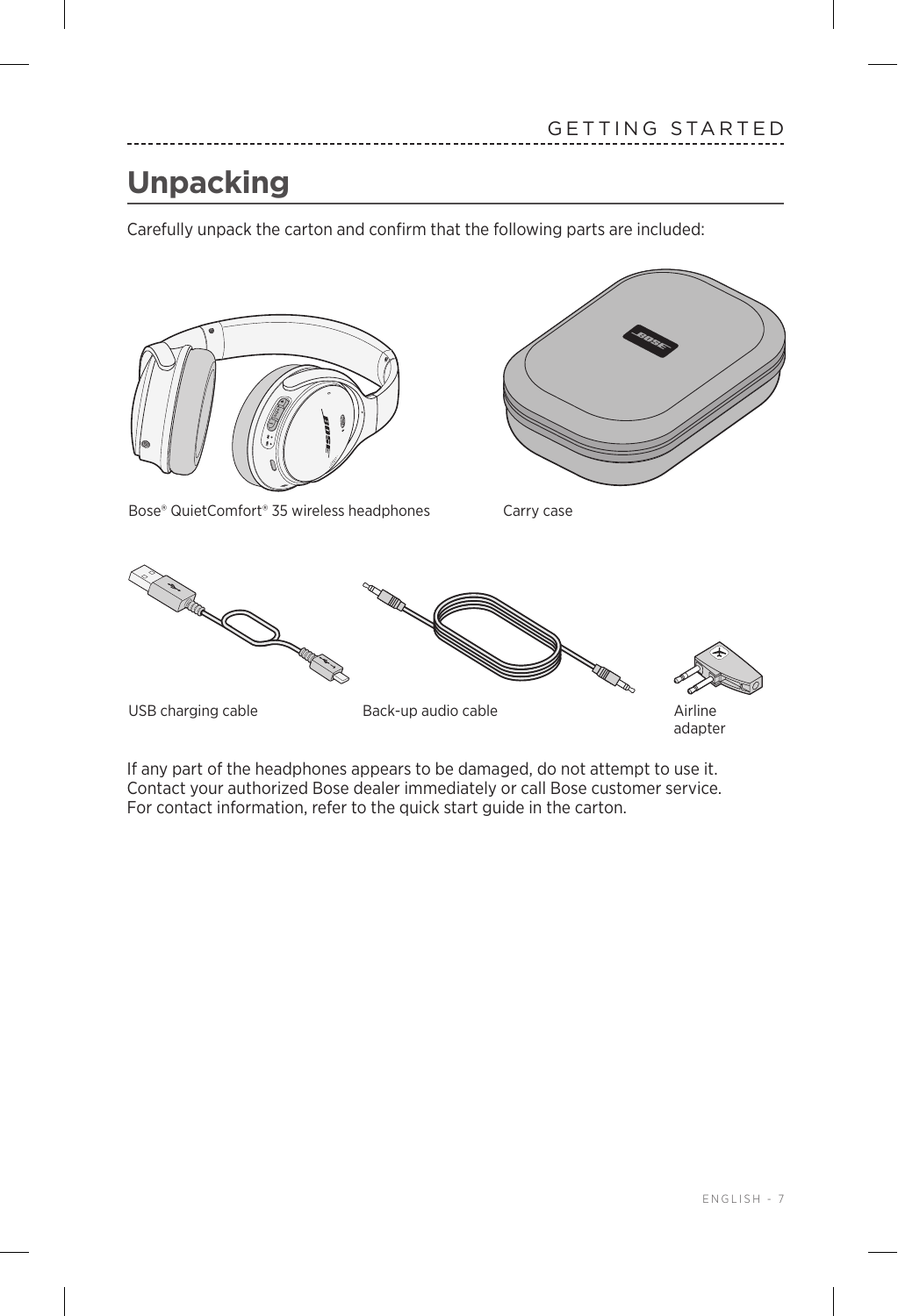### <span id="page-7-0"></span>**Headphone components**



-------------------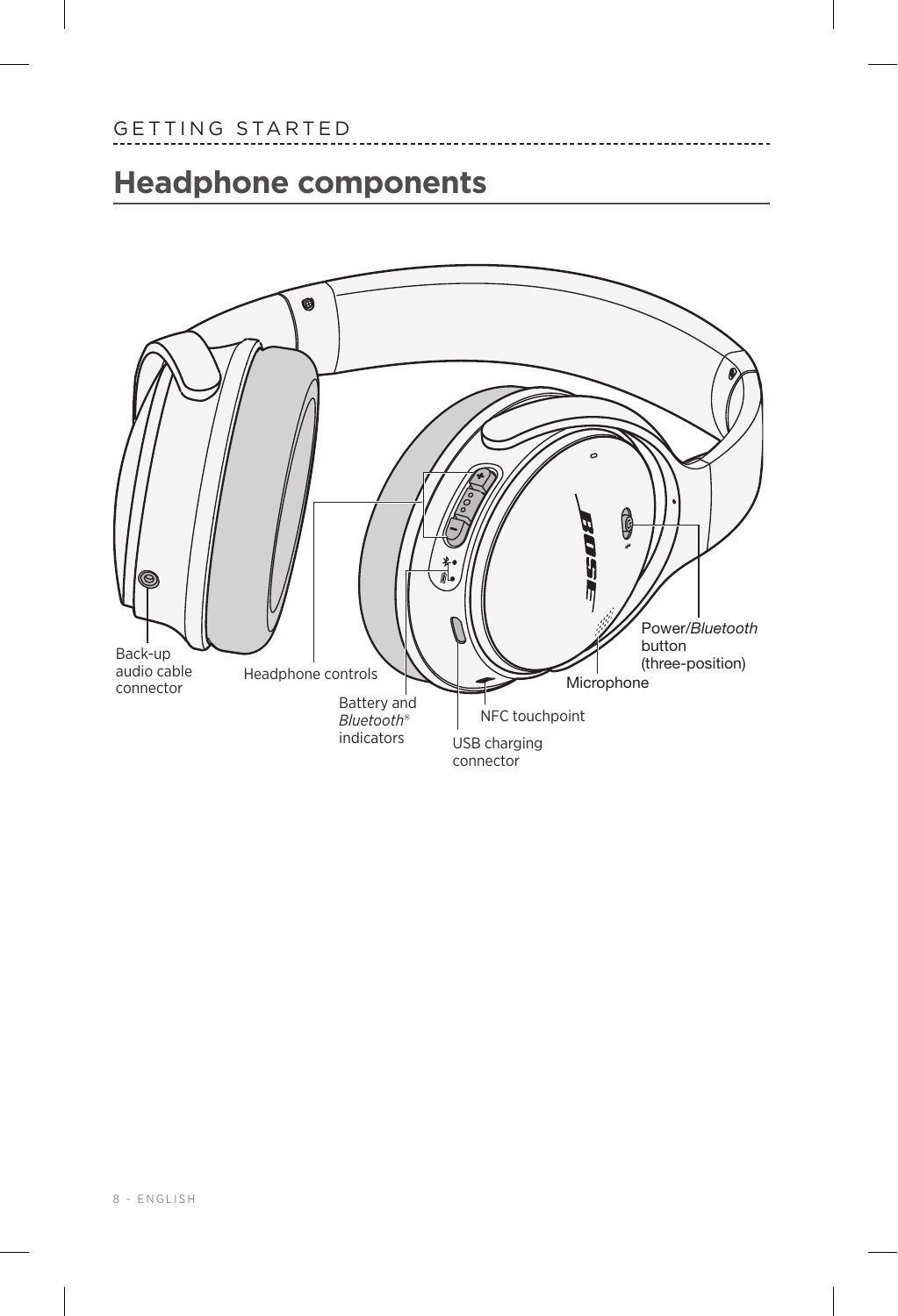### <span id="page-8-1"></span><span id="page-8-0"></span>**Powering on your headphones**

Slide  $\Phi$  to the right.



#### **Using noise reduction only**

Noise reduction is activated when you power on the headphones.

**Note:** If the headphone battery is depleted, you cannot use noise reduction.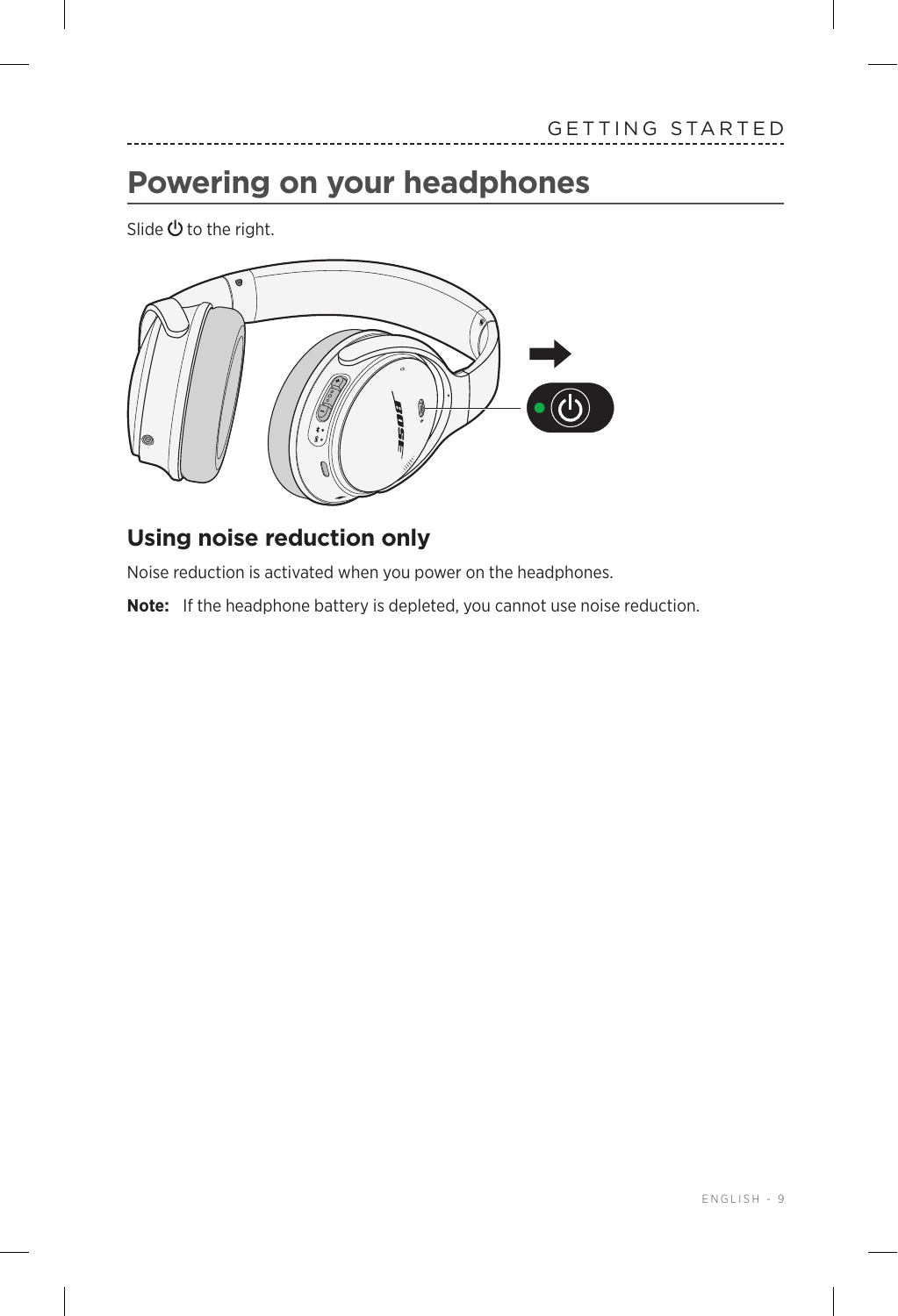<span id="page-9-0"></span>Enhance your headphones with the Bose® Connect App.

#### **Features**

- Unlock the full potential of your headphones
- Free app compatible with most Apple and Android™ systems
- Easily connect and switch between multiple *Bluetooth*® devices with a single swipe
- Keep your headphones up-to-date with the latest software
- Customize headphone settings, like voice prompt language and hibernation mode.

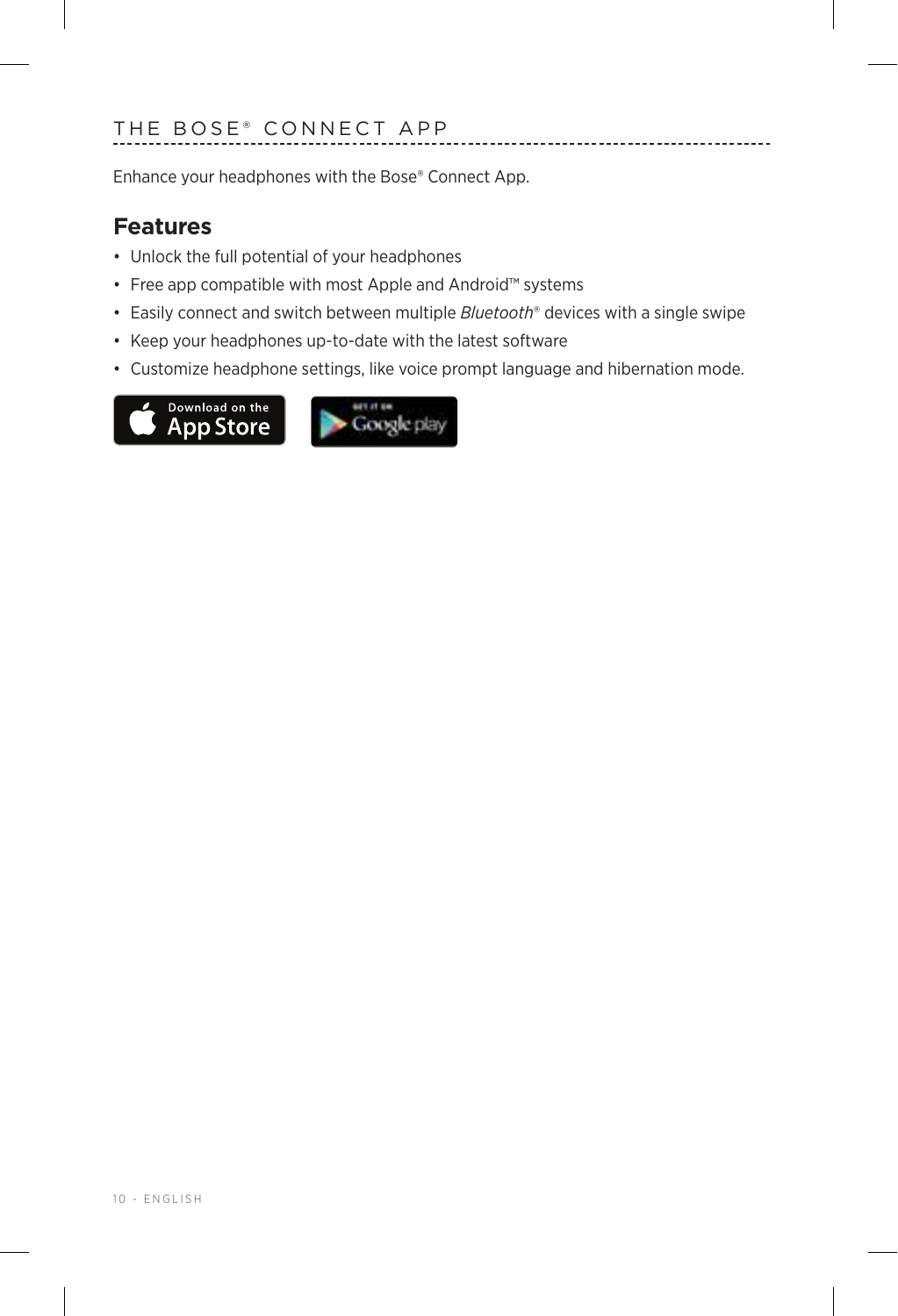### <span id="page-10-0"></span>**Connecting the USB cable**

- 1. Plug the small end of the USB cable into the micro-USB connector on the right earcup.
- 2. Plug the other end into a USB wall charger or computer that is powered on.

While charging, the battery indicator blinks amber.

When the battery is fully charged, the battery indicator glows green. A full charge powers the headphones for up to 20 hours when connected wirelessly and 40 hours when connected with a wire.



### **Checking the battery**

Each time you power on the headphones, the voice prompt announces the headphone battery charge level. To visually check the battery, the indicator is located on the right earcup.

While the headphones are in use, the battery indicator blinks red when the battery needs charging. For more information, see ["Headphone Status Indicators" on](#page-11-1)  [page 12](#page-11-1).

If you are connected to an Apple device, the device displays the headphone battery charge level near the upper right corner of the screen.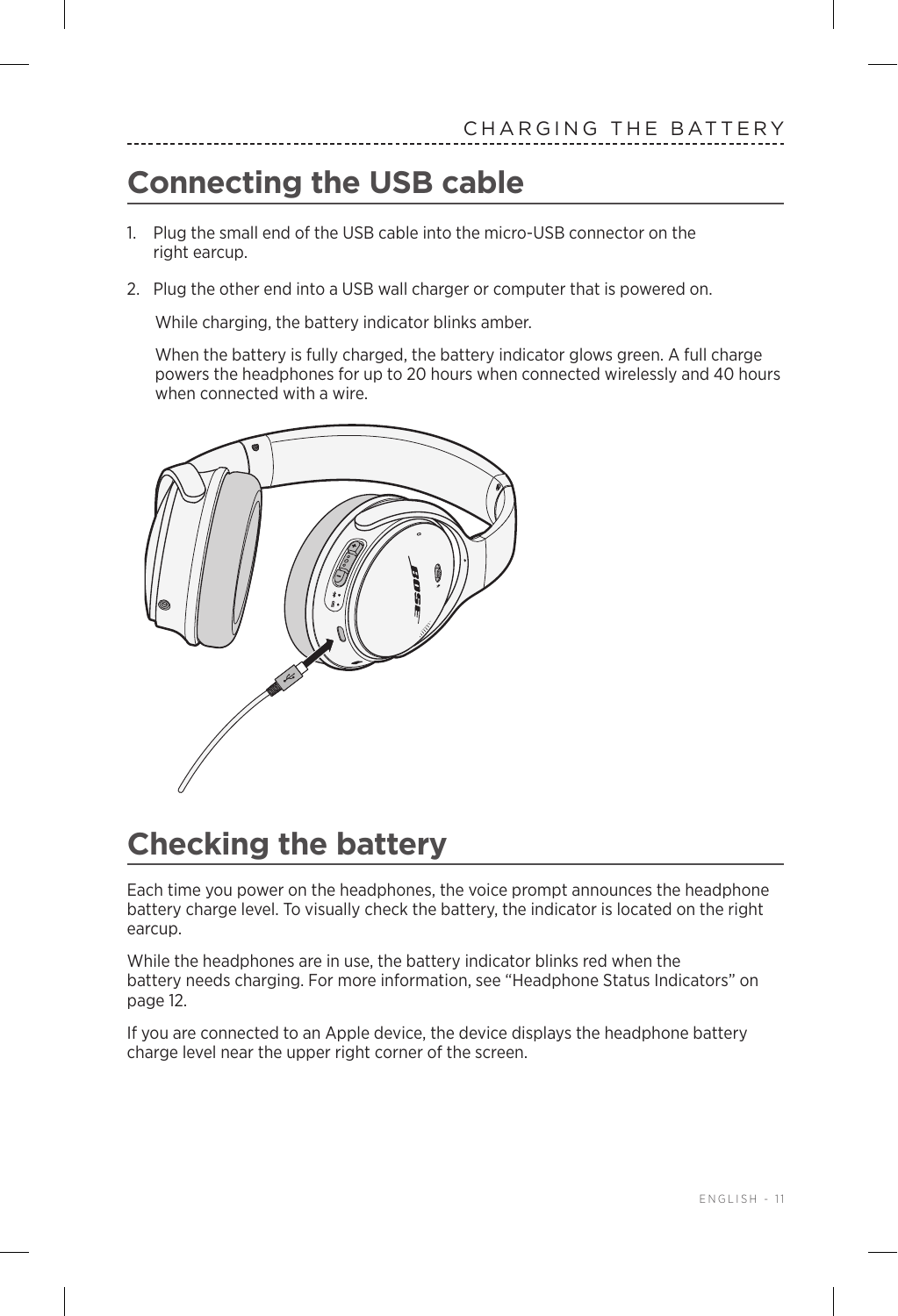<span id="page-11-1"></span><span id="page-11-0"></span>The battery and *Bluetooth®* indicators are located on the right earcup.

\_\_\_\_\_\_\_\_\_\_\_\_



### **Bluetooth<sup>®</sup>** indicator (  $\rlap{\hspace{1.5pt}}\rightharpoondown\mskip{1.5pt}{}$

| Indicator activity                          | <b>System state</b> |
|---------------------------------------------|---------------------|
| Blinking blue                               | Ready to pair       |
| Blinking white                              | Connecting          |
| Solid white (10 seconds) then<br>powers off | Connected           |

### **Battery indicator (** $\parallel$ **)**

| <b>Indicator activity</b> | <b>System state</b>                      |
|---------------------------|------------------------------------------|
| Solid green               | Medium to full charge                    |
| Blinking amber            | Charging                                 |
| Solid amber               | Low charge                               |
| Blinking red              | Need to charge                           |
| Solid red                 | Charging error; out of temperature range |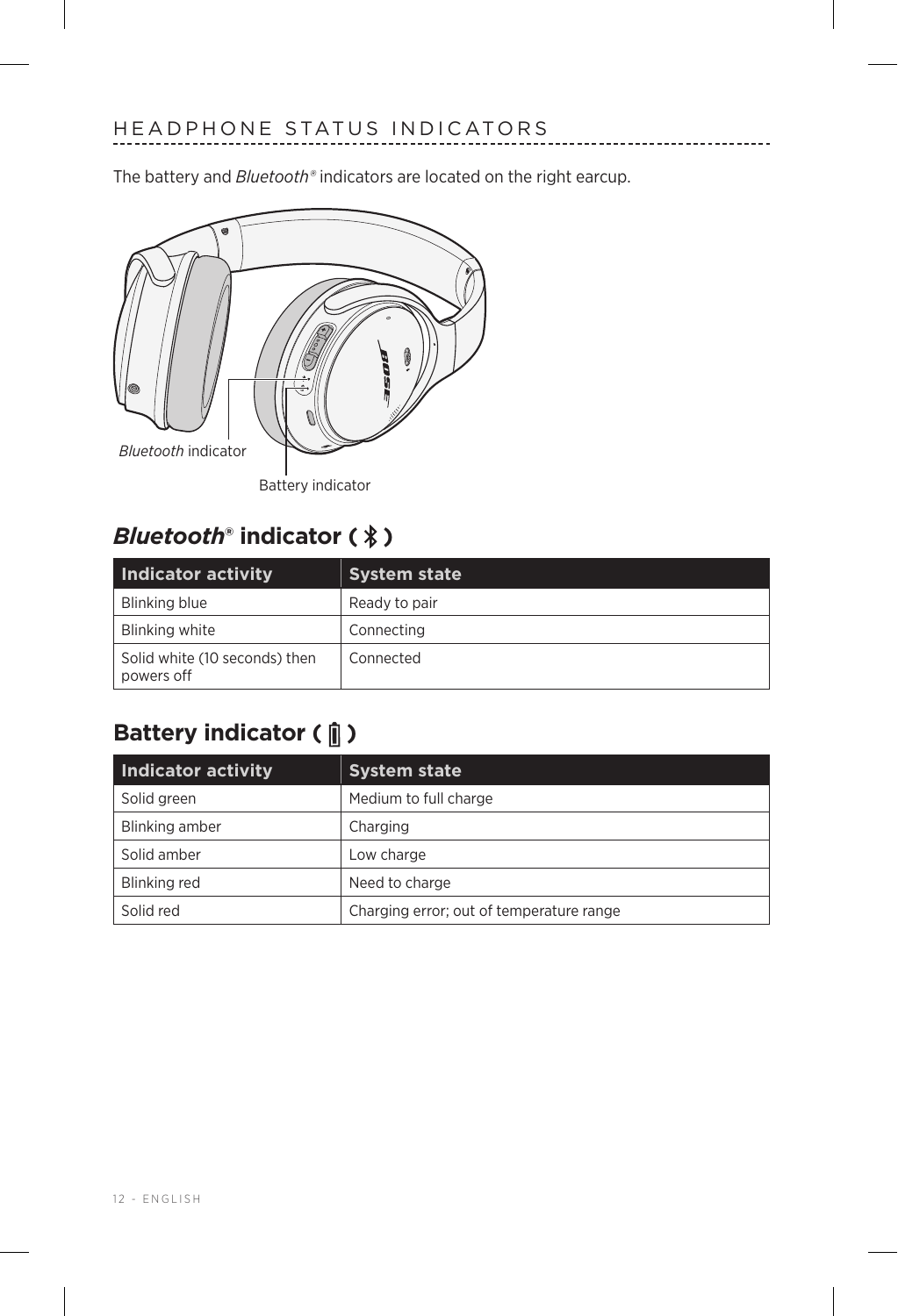<span id="page-12-0"></span>Voice prompts guide you through the *Bluetooth®* pairing and connecting processes.

### **Pre-installed languages**

- 
- English German Korean Swedish
- Spanish Mandarin Italian Dutch
- French Japanese Portuguese
- -
- **To download another language**

To check for additional languages, please visit: updates.Bose.com/QC35

### **Changing the language**

- 1. Press and hold  $\pm$  and  $\pm$  simultaneously until you hear the voice prompt for the first language option.
- 2. Press  $+$  or  $-$  to scroll through the languages.
- 3. When you hear your language, press and hold  $\bullet \bullet \bullet$  to select.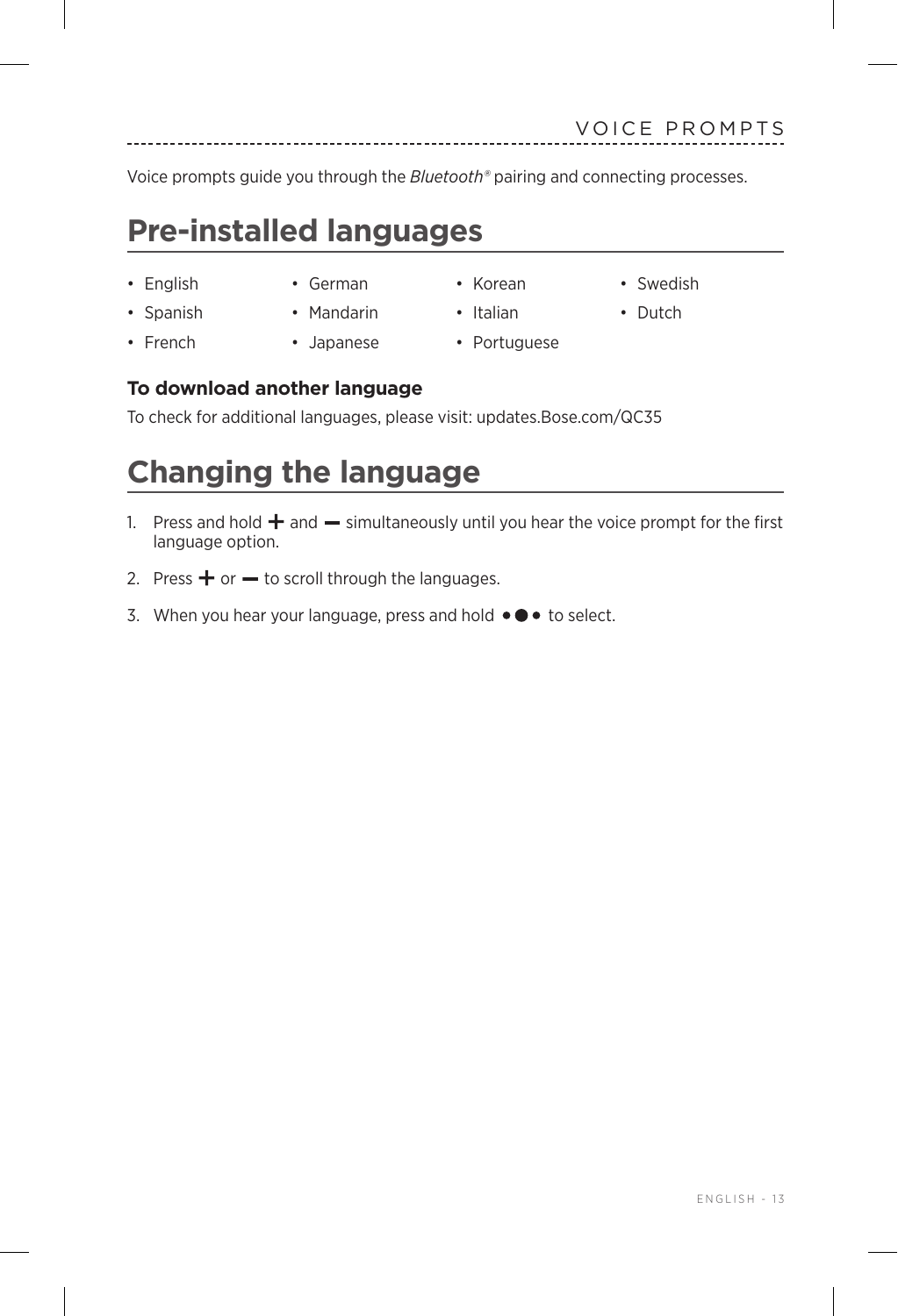## <span id="page-13-0"></span>**About** *Bluetooth***® wireless technology**

*Bluetooth*® wireless technology lets you stream music from *Bluetooth* smartphones, tablets, computers or other audio devices to your headphones. Before you can stream music from a *Bluetooth* device, you must pair the device with your headphones.

-----------------------

#### **Choosing your pairing method**

You can pair your *Bluetooth*® device with your headphones using *Bluetooth* wireless technology or Near Field Communication (NFC).

#### **What is NFC?**

NFC is a technology that enables *Bluetooth* devices to establish wireless communication with each other by simply touching the devices together. Refer to your device owner's guide to see if your model supports NFC.

| <b>If your Bluetooth device does not support</b>   Follow the instructions for Bluetooth pairing<br>NFC or if you are unsure: | on page 15.                                |
|-------------------------------------------------------------------------------------------------------------------------------|--------------------------------------------|
| If your device supports Bluetooth pairing                                                                                     | Follow the instructions for NFC pairing on |
| via NFC:                                                                                                                      | page 16.                                   |

**Note:** If your device supports *Bluetooth* pairing via NFC, you can use either pairing method.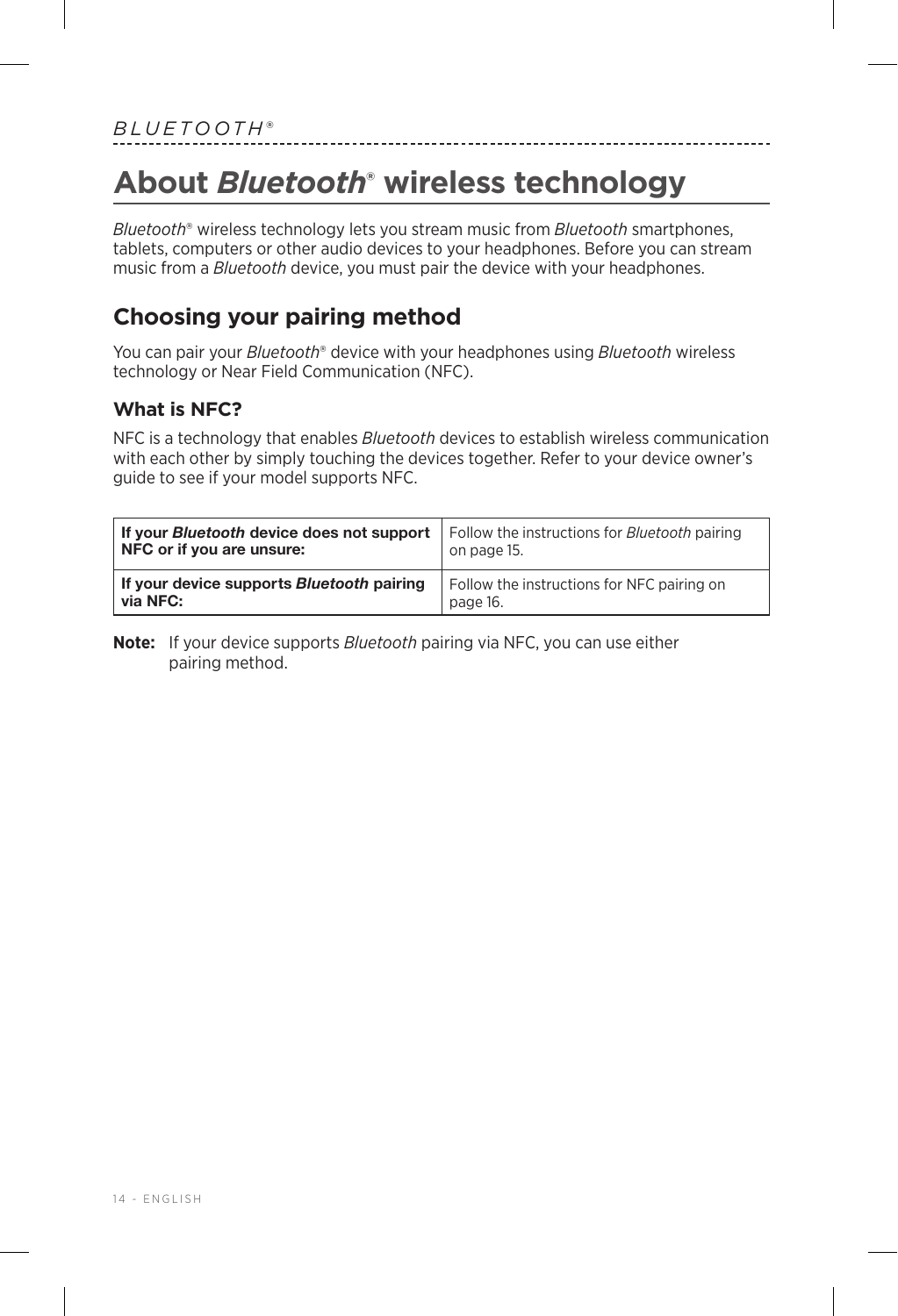## <span id="page-14-1"></span><span id="page-14-0"></span>**Pairing your** *Bluetooth***® device**

- 1. Slide the Power/*Bluetooth*<sup>®</sup> button ( $\bigcirc$ ) to the *Bluetooth*<sup>®</sup> symbol ( $\ast$ ) and hold until you hear "Ready to pair" or the *Bluetooth* indicator blinks blue.
- 2. On your *Bluetooth* device, turn on the *Bluetooth* feature.

**Tip:** The *Bluetooth* menu is usually found in the Settings menu.

3. Select your Bose® QuietComfort® headphones from the device list.



Once paired, you hear "Connected to <device name>" or the *Bluetooth* indicator glows solid white.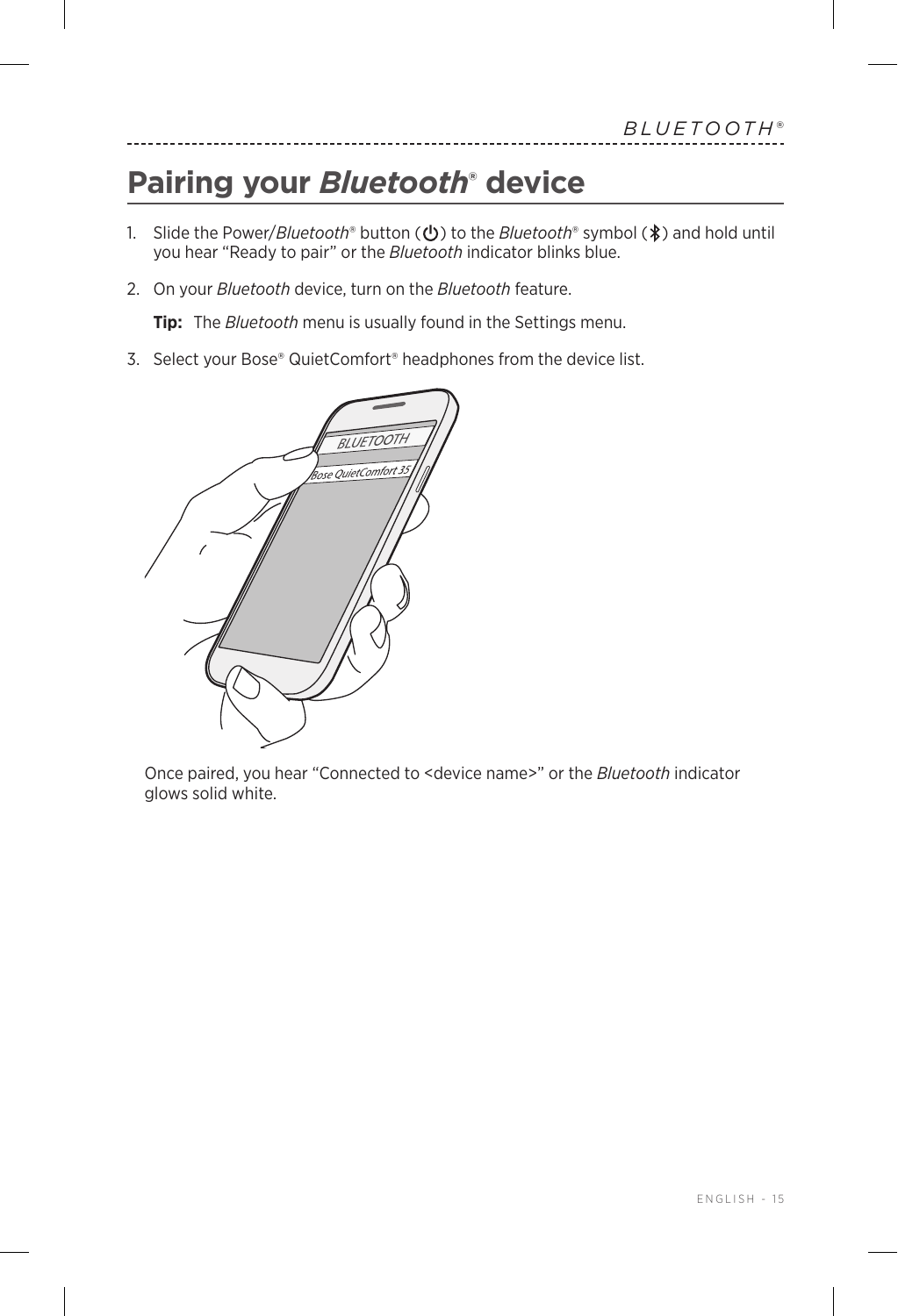## <span id="page-15-1"></span><span id="page-15-0"></span>**Pairing your** *Bluetooth***® device with NFC**

- 1. Power on the headphones.
- 2. Unlock your device and turn on the *Bluetooth* and NFC features. Refer to the owner's guide for your device to learn more about these features.
- 3. Tap the NFC touchpoint on your device to the NFC touchpoint on your headphones.

Your device may prompt you to accept pairing.



Once paired, you hear "Connected to <device name>" or the *Bluetooth* indicator glows solid white.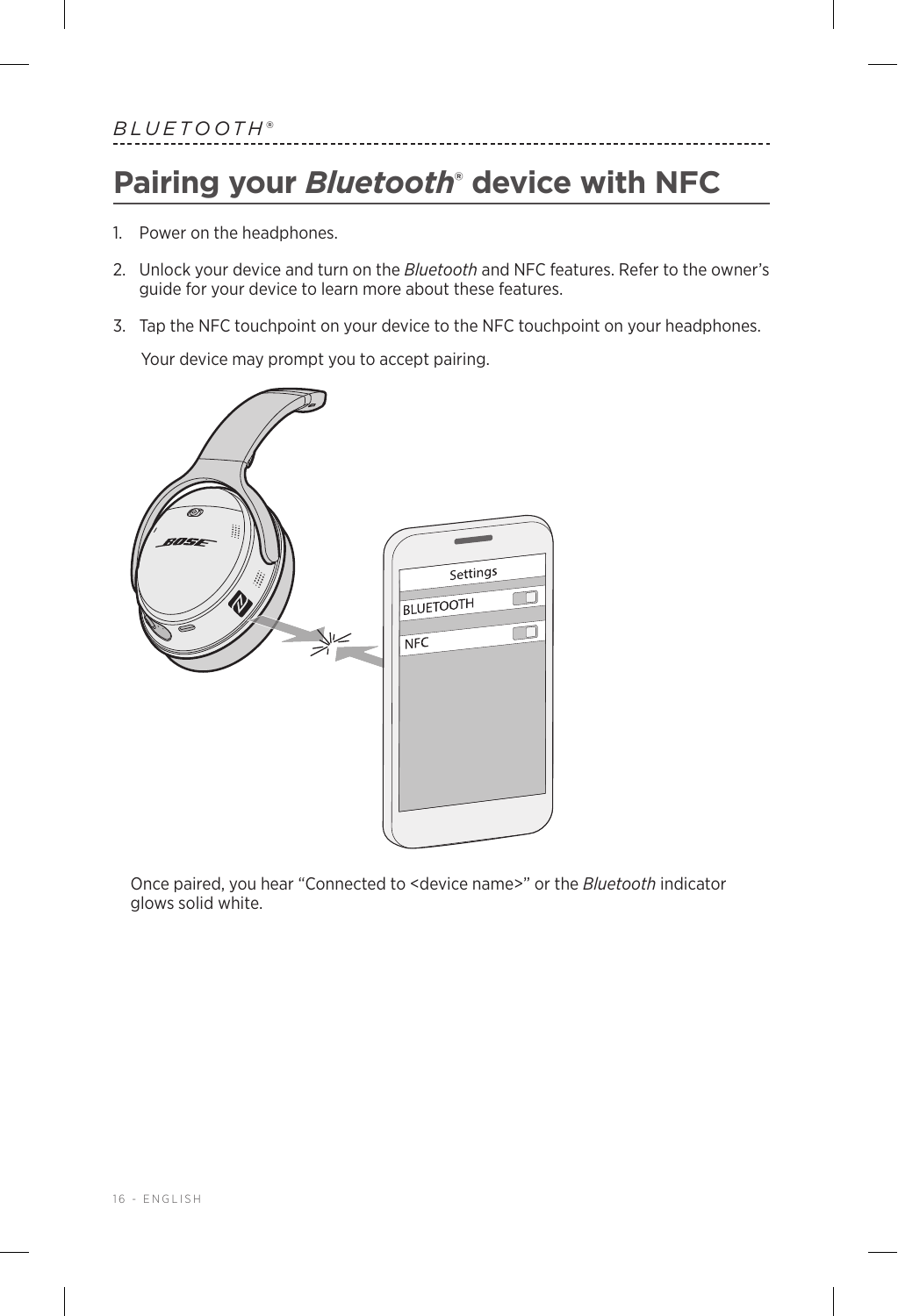### <span id="page-16-0"></span>**Disconnecting a** *Bluetooth***® device**

- Turn off the *Bluetooth®* feature on your device.
- If your device supports *Bluetooth* pairing via NFC, tap the NFC touchpoint on your device to the NFC touchpoint on your headphones.

### **Reconnecting a** *Bluetooth***® device**

- When powered on, the headphones try to reconnect with the two most recently connected devices. Make sure the devices are within range and powered on.
- If your device supports *Bluetooth* pairing via NFC, tap the NFC touchpoint on your device to the NFC touchpoint on your headphones.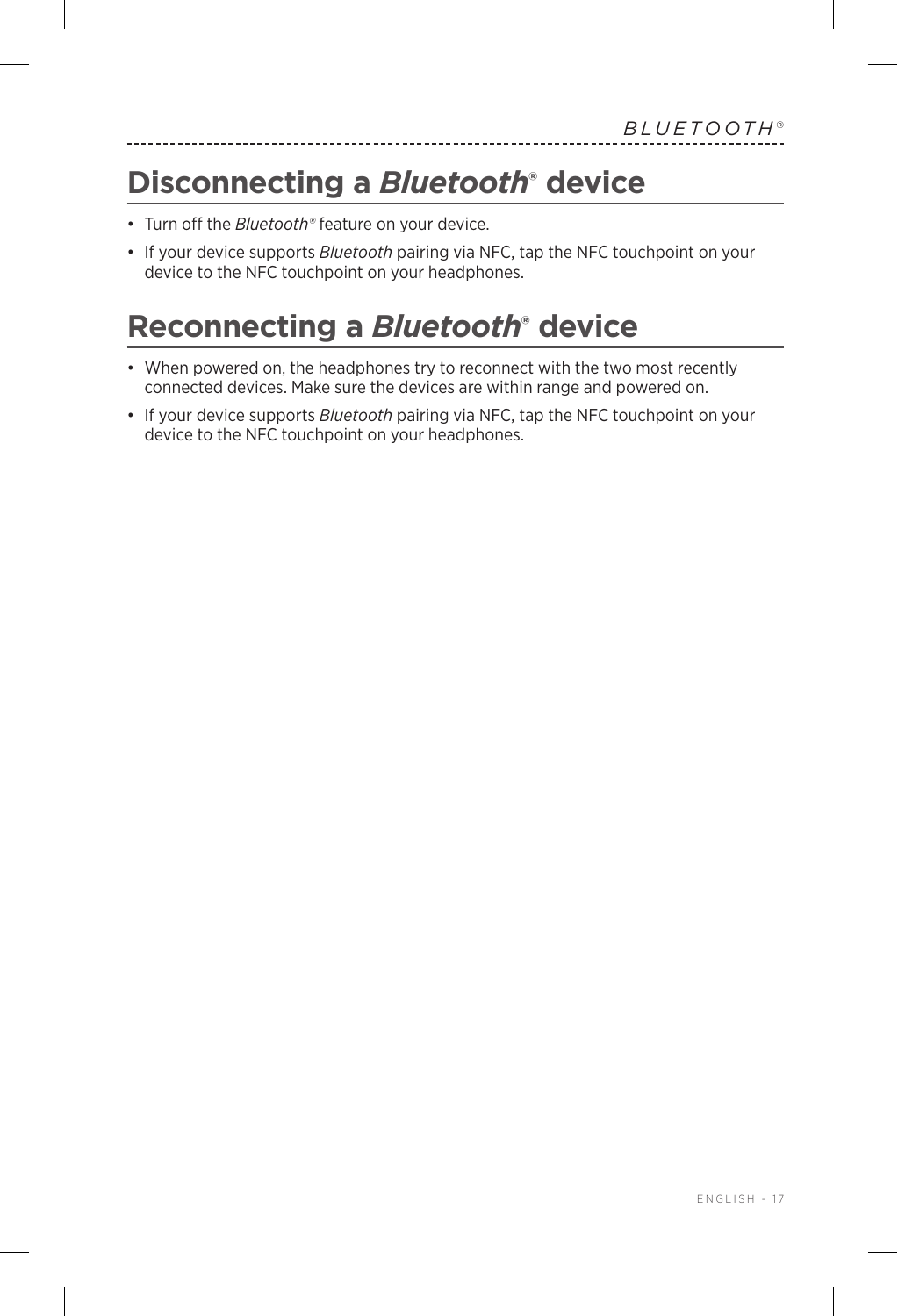<span id="page-17-0"></span>Your headphones can remember up to eight paired *Bluetooth*® devices in its pairing list and can be actively connected to two devices at a time.

**Note:** You can only play audio from one device at a time.

#### **Switching between two connected** *Bluetooth***® devices**

- 1. Pause audio on your first *Bluetooth* device.
- 2. Play audio on your second *Bluetooth* device.

#### **Identifying connected** *Bluetooth***® devices**

Slide  $\bigcirc$  to  $\ast$  and release to hear which device is currently connected.

#### **Connecting a** *Bluetooth***® device from the headphone pairing list**

- 1. Slide  $\bigcirc$  to  $\ast$  and release to hear which device is connected.
- 2. Within two seconds, slide  $\bigcirc$  to  $\ast$  and release again to connect to the next device in the headphone pairing list. Repeat until you hear the correct device name.
- 3. Play audio on the connected *Bluetooth* device.

#### **Clearing the headphone pairing list**

- 1. Slide **①** to  $*$  and hold for 10 seconds, until you hear "*Bluetooth*® device list cleared."
- 2. Delete your Bose® QuietComfort® headphones from the *Bluetooth* list on your device.

All *Bluetooth* devices are cleared and the headphones are ready to pair a new device.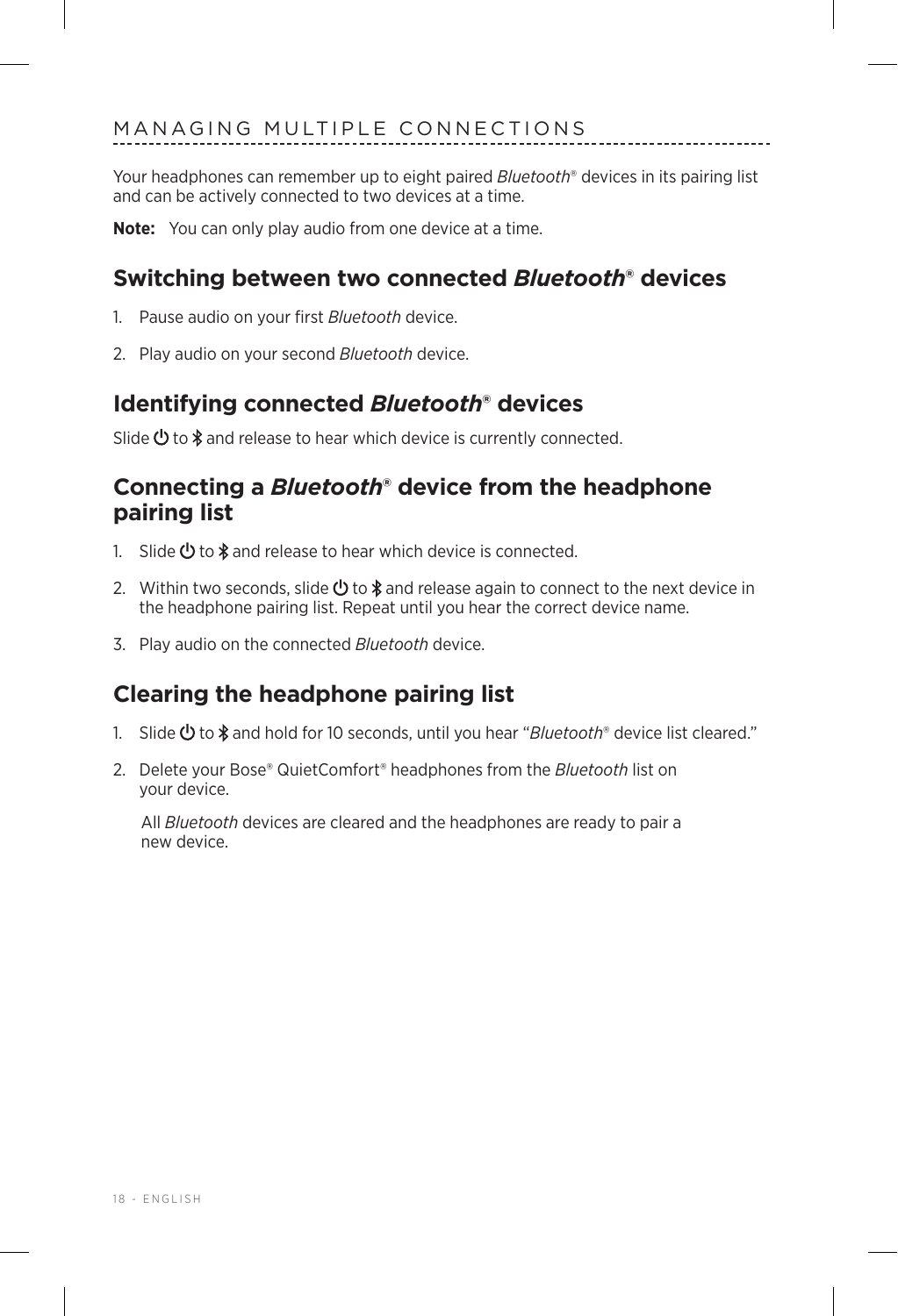<span id="page-18-0"></span>The headphone controls are located on the side of the right earcup.



### **Media playback and volume functions**

| <b>Function</b>     | What to do                                              |
|---------------------|---------------------------------------------------------|
| Play/Pause          | Press $\bullet \bullet \bullet$                         |
| Skip Forward        | Press ● ● ● twice quickly.                              |
| <b>Fast Forward</b> | Press ●●● twice quickly and hold the second press.      |
| Skip Backward       | Press $\bullet \bullet \bullet$ three times quickly.    |
| Rewind              | Press ● ● three times quickly and hold the third press. |
| Volume Up           | Press $+$                                               |
| Volume Down         | Press $-$                                               |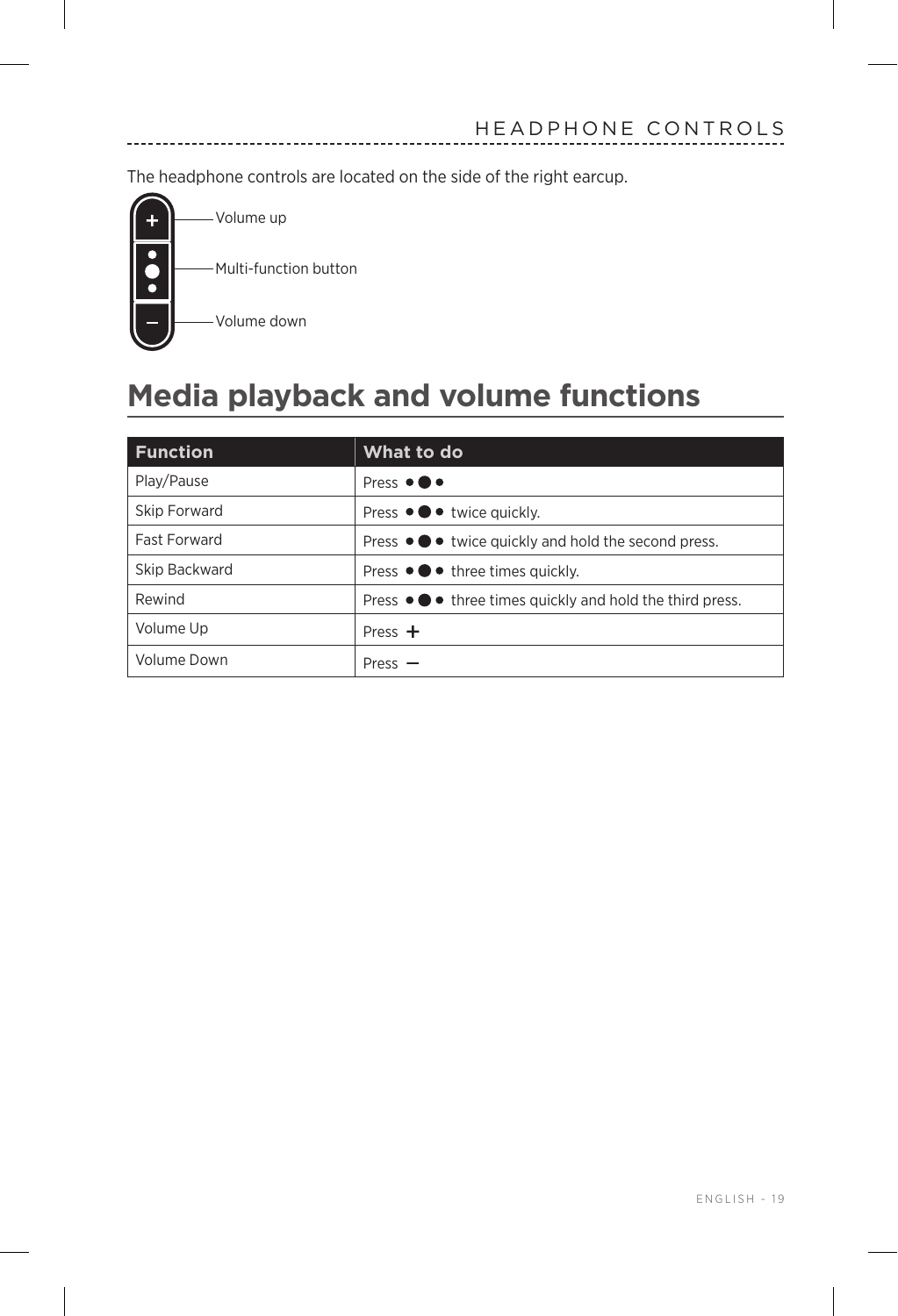## <span id="page-19-0"></span>**Call functions**

| <b>Function</b>                                                   | What to do                                                                         |
|-------------------------------------------------------------------|------------------------------------------------------------------------------------|
| Answer a call                                                     | Press $\bullet \bullet \bullet$                                                    |
| End a call                                                        | Press $\bullet \bullet \bullet$                                                    |
| Decline an incoming call                                          | Press and hold $\bullet \bullet \bullet$ for two seconds.                          |
| Answer a second incoming call<br>and put the current call on hold | While on a call, press $\bullet \bullet \bullet$ once.                             |
| Decline a second incoming call<br>and stay on current call        | While on a call, press and hold $\bullet \bullet \bullet$ for two seconds.         |
| Transfer call from headphones<br>to phone                         | While on a call, press and hold $\bullet \bullet \bullet$ for three seconds.       |
| Switch between two calls                                          | With two active calls, press $\bullet \bullet \bullet$ twice.                      |
| Create a conference call                                          | With two active calls, press and hold $\bullet \bullet \bullet$ for three seconds. |
| Activate voice control                                            | Press and hold $\bullet \bullet \bullet$                                           |
|                                                                   | Refer to the owner's guide for your device for more<br>information.                |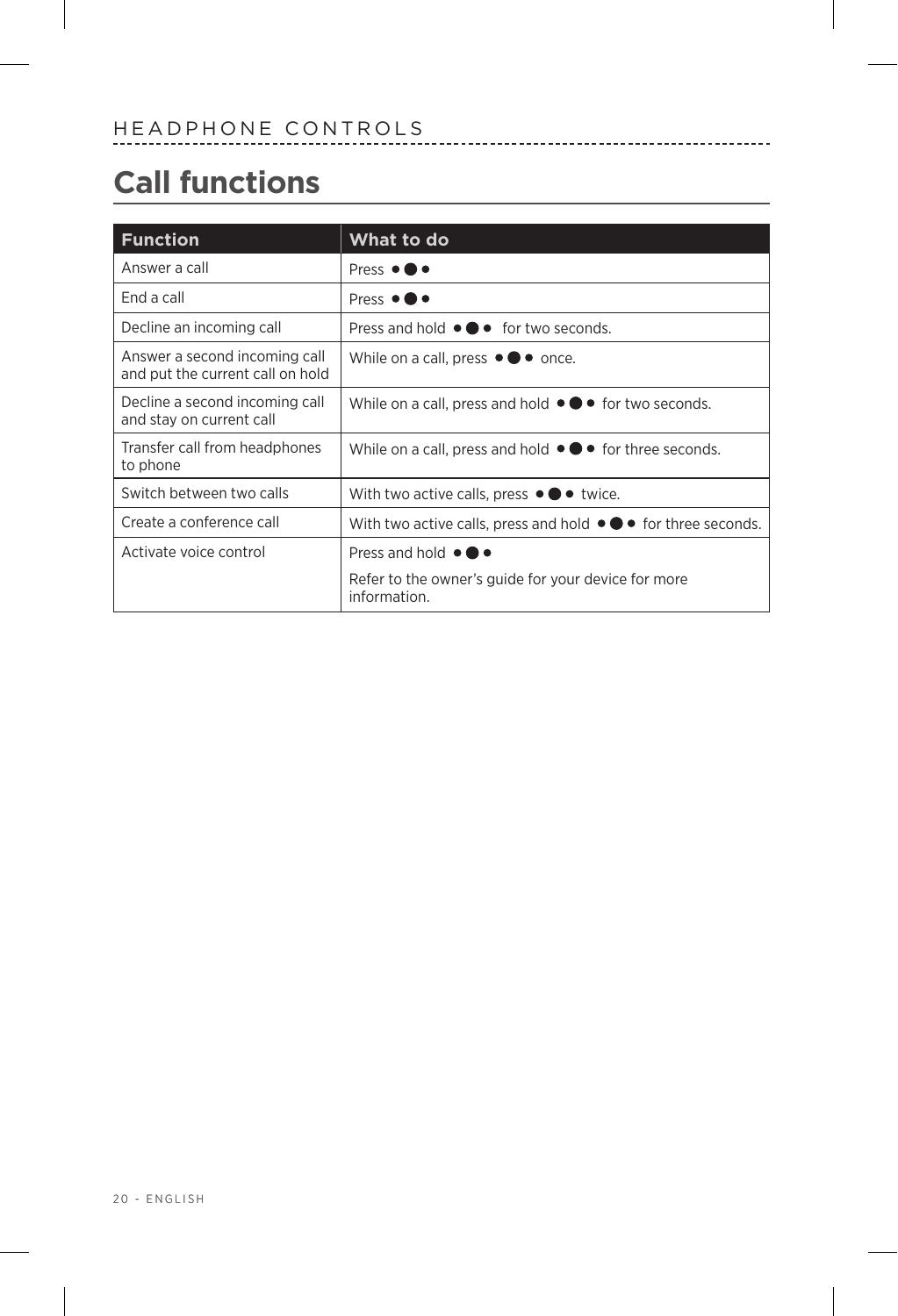## <span id="page-20-0"></span>**Using the back-up audio cable**

Use the supplied back-up audio cable to connect a non-wireless device, or if the headphone battery is depleted.

- 1. Plug the audio cable into the connector on the left earcup.
- 2. Plug the audio cable into the connector on your device.

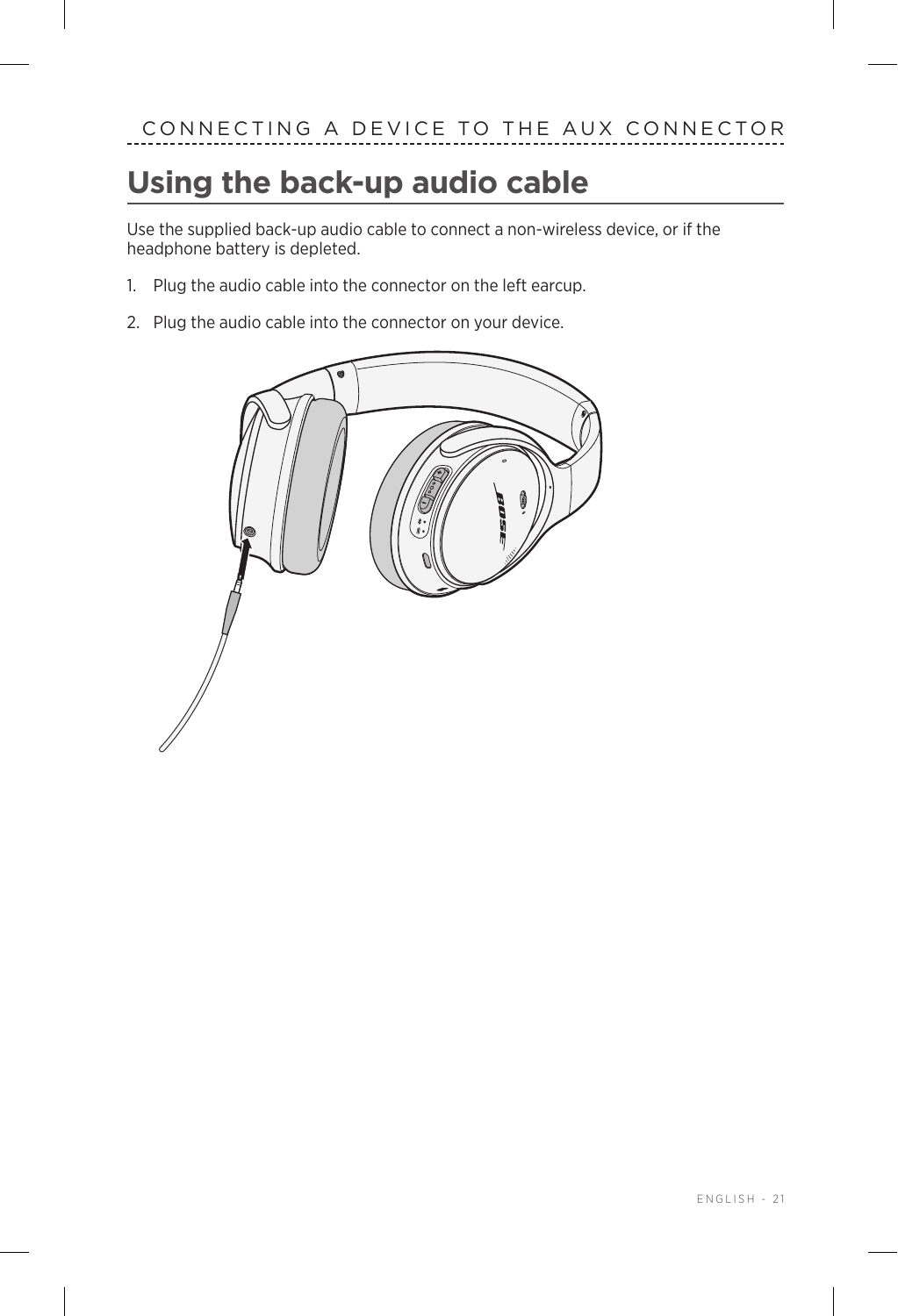### <span id="page-21-0"></span>**Storing your headphones**

The earcups rotate for easy, convenient storage. Place the headphones flat into the case with the earcups surrounding the two soft dividers.

- Be sure to turn off the headphones when not in use.
- Before storing the headphones for more than a few months, be sure the battery is fully charged.



## **Cleaning your headphones**

The headphones do not require scheduled cleaning. Should cleaning be necessary, simply wipe the outside surfaces with a soft, dry cloth. Do not allow moisture to get inside the earcups or the audio input connector. Do not use liquids or sprays.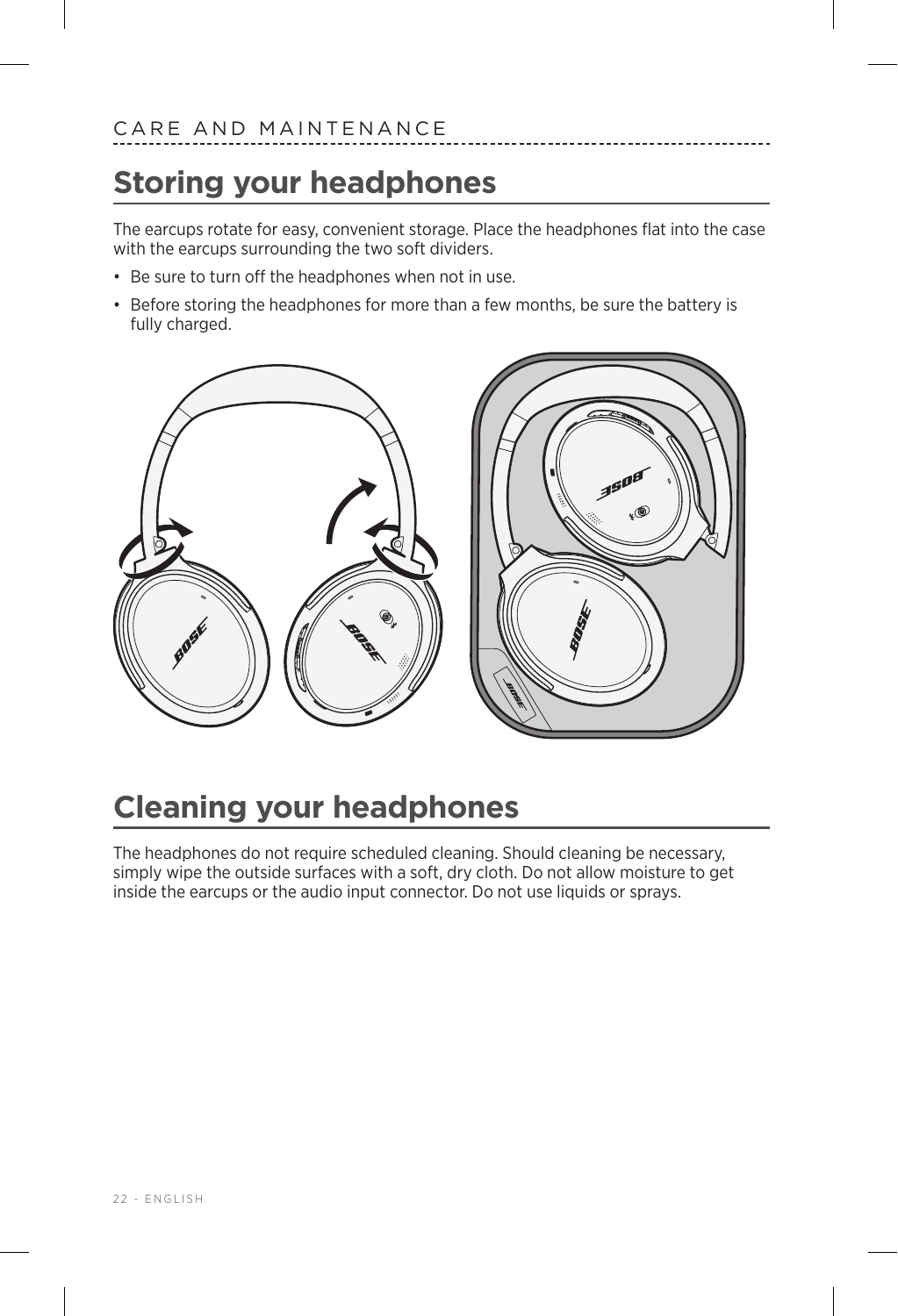### <span id="page-22-0"></span>**Replacement parts and accessories**

You can purchase accessories from your Bose® dealer, at global.Bose.com, or by placing an order over the phone.

To contact Bose directly, visit: global.Bose.com or owners.Bose.com/QC35

### **Limited Warranty**

Your Bose® QuietComfort® 35 wireless around-ear headphones are covered by a limited warranty. Details of the limited warranty are provided on the product registration card that is included in the carton. Please refer to the card for instructions on how to register. Failure to register will not affect your limited warranty rights.

The warranty information provided with this product does not apply in Australia and New Zealand. See our website at www.bose.com.au/warranty or www.bose.co.nz/warranty for details of the Australia and New Zealand warranty.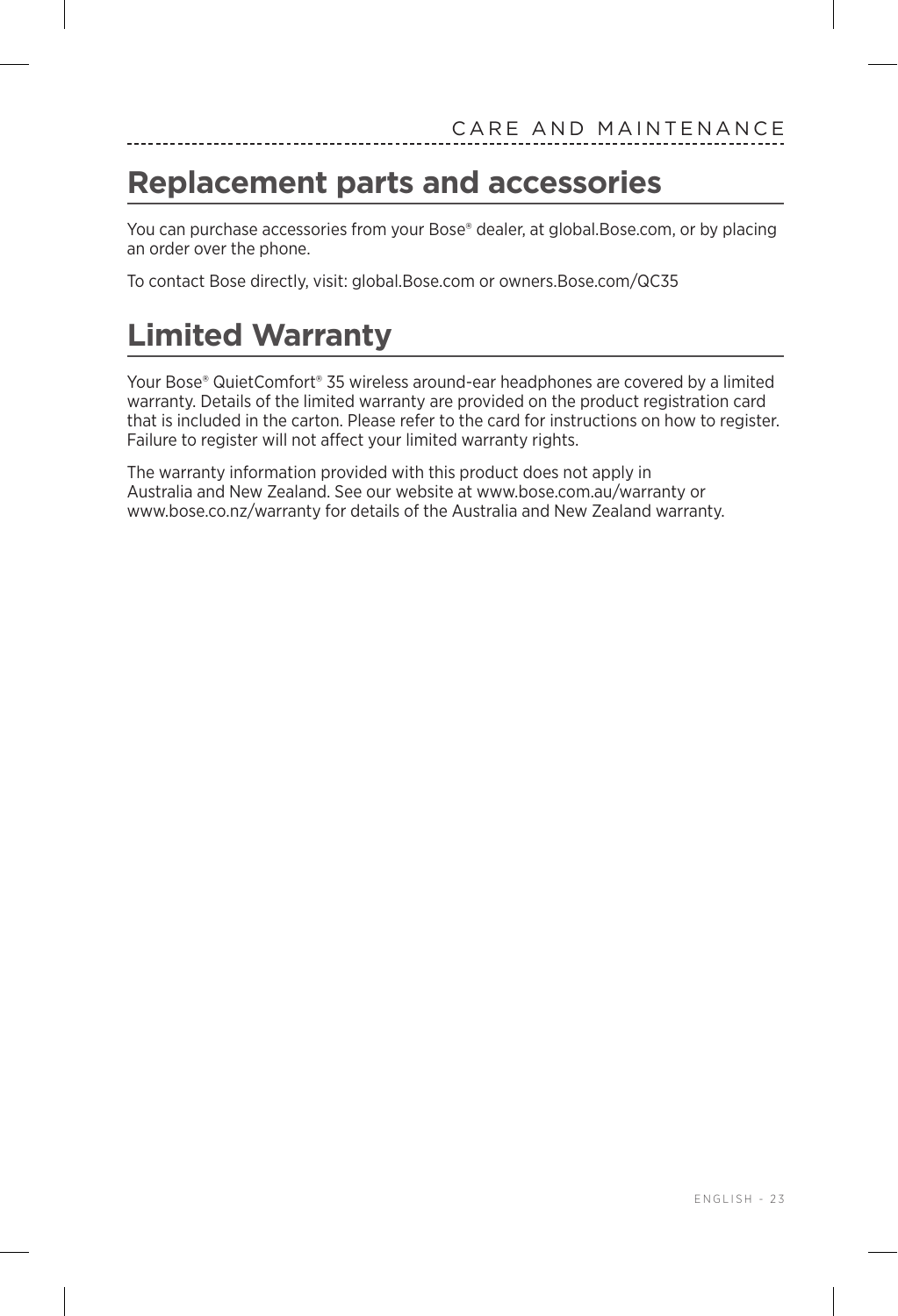### <span id="page-23-0"></span>**Technical Information**

**Input Rating: 5VDC**  $= -1$ **A** 

**Battery Charge Time:** 2.25 hours

### **Serial Number Location**

The serial number is located beneath the right scrim. The scrim is the inner screen which covers and protects the components inside the earcup.

To view the serial number, grab the scrim at the top edge and gently peel it away. Be careful not to press down on or remove any other components inside the earcup as this could damage the headphones.

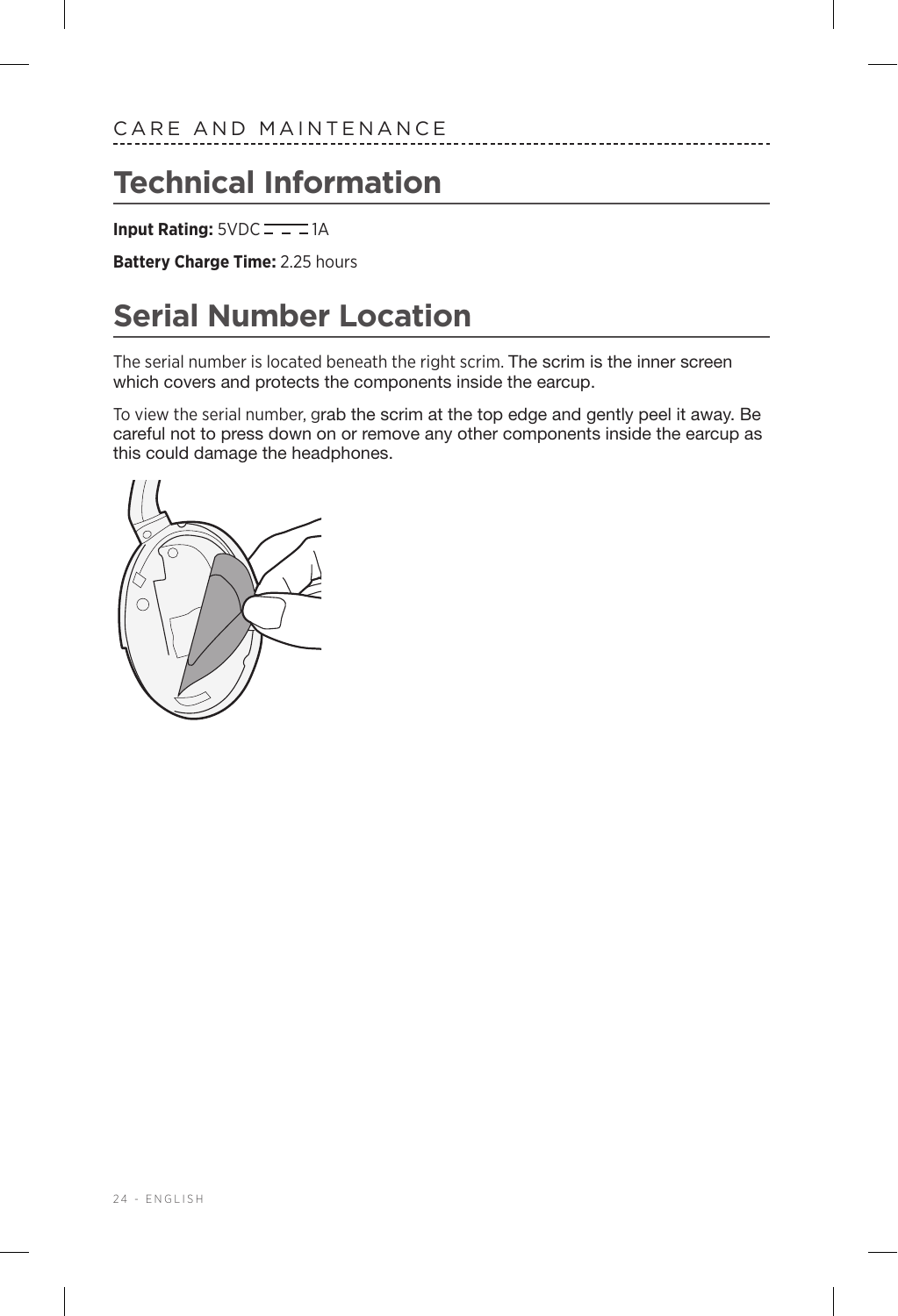<span id="page-24-0"></span>

| Problem                           | What to do                                                                                                                                                                                   |
|-----------------------------------|----------------------------------------------------------------------------------------------------------------------------------------------------------------------------------------------|
| Headphones do not<br>power on     | • Power on the headphones (see page 9).                                                                                                                                                      |
|                                   | • Charge the battery.                                                                                                                                                                        |
| Headphones do not                 | • Disconnect the back-up audio cable.                                                                                                                                                        |
| connect with Bluetooth®<br>device | • Disconnect the USB charging cable.                                                                                                                                                         |
|                                   | • On your <i>Bluetooth</i> device:                                                                                                                                                           |
|                                   | - Turn the <i>Bluetooth</i> feature off and then on.                                                                                                                                         |
|                                   | - Delete your Bose® QuietComfort® headphones from the<br>Bluetooth list on your device. Pair again.                                                                                          |
|                                   | • Move your <i>Bluetooth</i> device closer to the headphones and away<br>from any interference or obstructions.                                                                              |
|                                   | • Pair a different <i>Bluetooth</i> device (see page 15).                                                                                                                                    |
|                                   | • Visit owners. Bose.com/QC35 to see how-to videos.                                                                                                                                          |
|                                   | • Clear the headphone pairing list: Slide $\bigcirc$ to $\ast$ and hold for 10<br>seconds. Delete your Bose® QuietComfort® headphones from the<br>Bluetooth list on your device. Pair again. |
| Headphones do not pair            | Make sure your device supports <i>Bluetooth</i> pairing via NFC.<br>$\bullet$                                                                                                                |
| with NFC                          | • Unlock your device and turn on the Bluetooth and NFC features.                                                                                                                             |
|                                   | • Tap the NFC touchpoint on the back of your Bluetooth device to<br>the NFC touchpoint on the headphones.                                                                                    |
| No sound                          | • Power on the headphones and charge the battery.                                                                                                                                            |
|                                   | • Increase the volume on your headphones, your Bluetooth device<br>and music source.                                                                                                         |
|                                   | • Slide $\bigcup$ to $\oint$ and release to hear the connected device. Make sure<br>you are using the correct device.                                                                        |
|                                   | • Move your <i>Bluetooth</i> device closer to the headphones and away<br>from any interference or obstructions.                                                                              |
|                                   | • Use a different music source.                                                                                                                                                              |
|                                   | • Pair a different <i>Bluetooth</i> device (see page 15).                                                                                                                                    |
|                                   | • If two Bluetooth devices are connected, pause your other<br>device first.                                                                                                                  |
|                                   | • If two <i>Bluetooth</i> devices are connected, move the devices within<br>range of the headphones (30 ft. or 10 m).                                                                        |
| Poor sound quality                | • Use a different music source.                                                                                                                                                              |
|                                   | • Pair a different <i>Bluetooth</i> device.                                                                                                                                                  |
|                                   | Disconnect the second device.                                                                                                                                                                |
|                                   | Move your <i>Bluetooth</i> device closer to the headphones and away<br>from any interference or obstructions.                                                                                |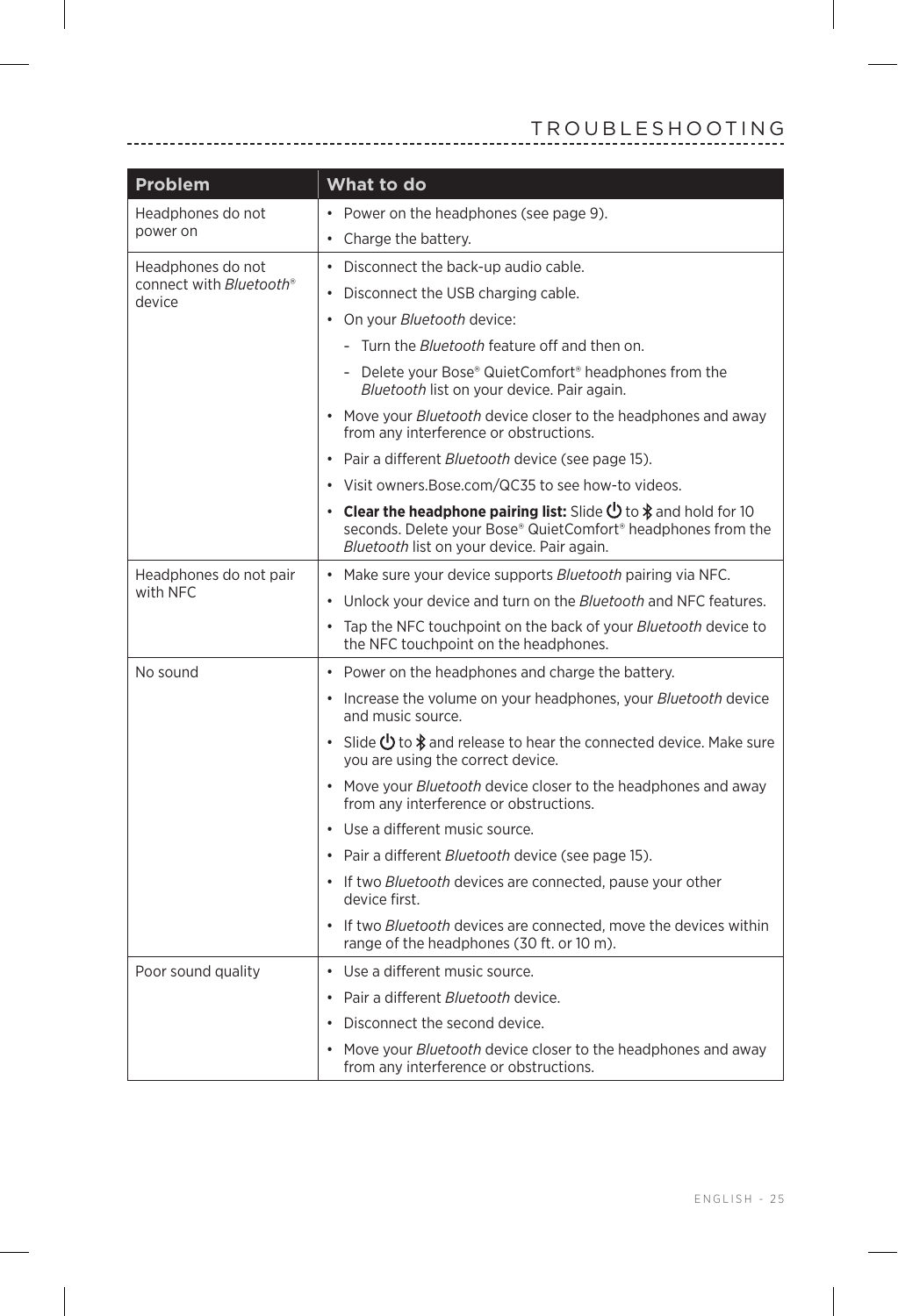#### TROUBLESHOOTING

| Problem                                                           | What to do                                                                                                                                    |
|-------------------------------------------------------------------|-----------------------------------------------------------------------------------------------------------------------------------------------|
| No audio from a device<br>connected by the back-up<br>audio cable | Power on your device and play music.                                                                                                          |
|                                                                   | Secure the ends of the back-up audio cable.                                                                                                   |
|                                                                   | Increase the volume on your headphones, your <i>Bluetooth</i> <sup>®</sup> device<br>and music source.                                        |
|                                                                   | Connect a different device.                                                                                                                   |
| Poor sound quality from<br>a device connected by<br>audio cable   | • Secure the ends of the back-up audio cable.                                                                                                 |
|                                                                   | • Connect another device                                                                                                                      |
| Battery won't charge                                              | Secure the ends of the USB charging cable.                                                                                                    |
|                                                                   | If your headphones have been exposed to high or low<br>temperatures, let the headphones return to room temperature<br>and try charging again. |